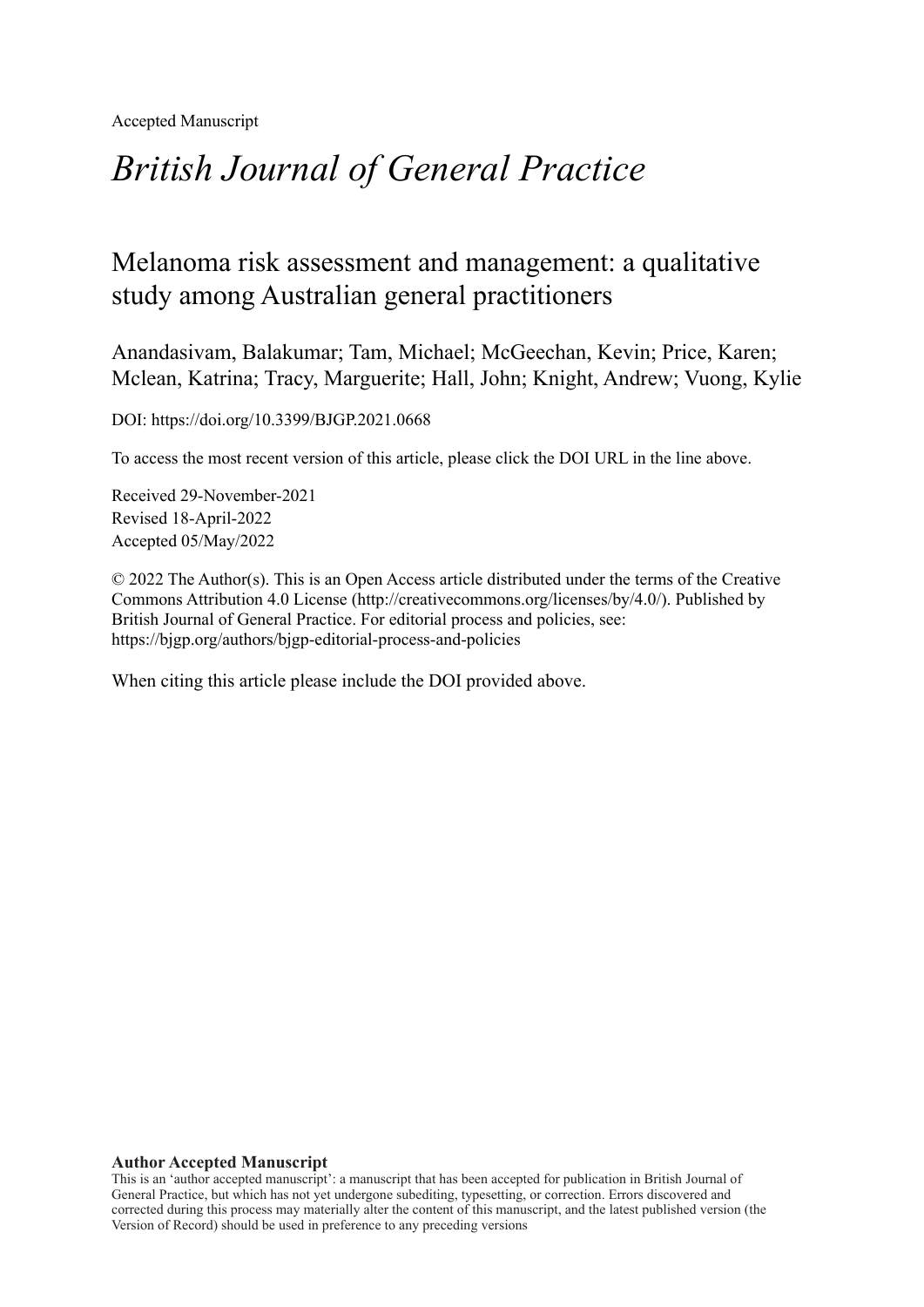## **Melanoma risk assessment and management: a qualitative study among Australian general practitioners**

Balakumar Anandasivam BMed, MD, Chun Wah Michael Tam BSc(Med), MBBS, MMH(GP), FRACGP, Conjoint Senior Lecturer 1,2, Kevin McGeechan, MBiostat, PhD, Associate Professor<sup>3</sup> , Karen Price MBBS, FRACGP, Adjunct Clinical Professor, President of Royal Australian College of General Practitioners<sup>4</sup>, Katrina McLean BMLSc (Dist), PGDip Sport Med, MBChB, FRNZCGP, FRACGP, Assistant Professor<sup>5</sup>, Marguerite Tracy MBBS BSc(Med) DCH MPH FRACGP PhD, Senior Lecturer<sup>3</sup>, John Hall BMed, BSurg, MTPH, PhD, FACRRM, FAFPHM, Adjunct Professor<sup>1</sup>, Andrew Knight MBBS, MMedSci(clinepid), FRACGP, FAICD, Conjoint Senior Lecturer<sup>1,2</sup>, Kylie Vuong FRACGP, BSc(Med), MBBS, MIPH, PhD, Associate Professor 1,6

<sup>1</sup>School of Population Health, Faculty of Medicine, University of New South Wales, Sydney,

Australia

<sup>2</sup>Primary and Integrated Care Unit, South Western Sydney Local Health District, Liverpool,

Australia

<sup>3</sup>School of Public Health, Faculty of Medicine and Health, The University of Sydney,

Sydney, Australia

<sup>4</sup>Department of General Practice, Monash University, Melbourne, Australia <sup>5</sup>Faculty of Health Sciences and Medicine, Bond University, Robina, Australia <sup>6</sup>School of Medicine and Dentistry, Griffith University, Gold Coast, Australia

**Word count** 3911 **Table count** 1 **Figure count** 1 **Supplementary** 1 **Corresponding author** A/Prof K. Vuong Email: [k.vuong@griffith.edu.au](mailto:k.vuong@griffith.edu.au)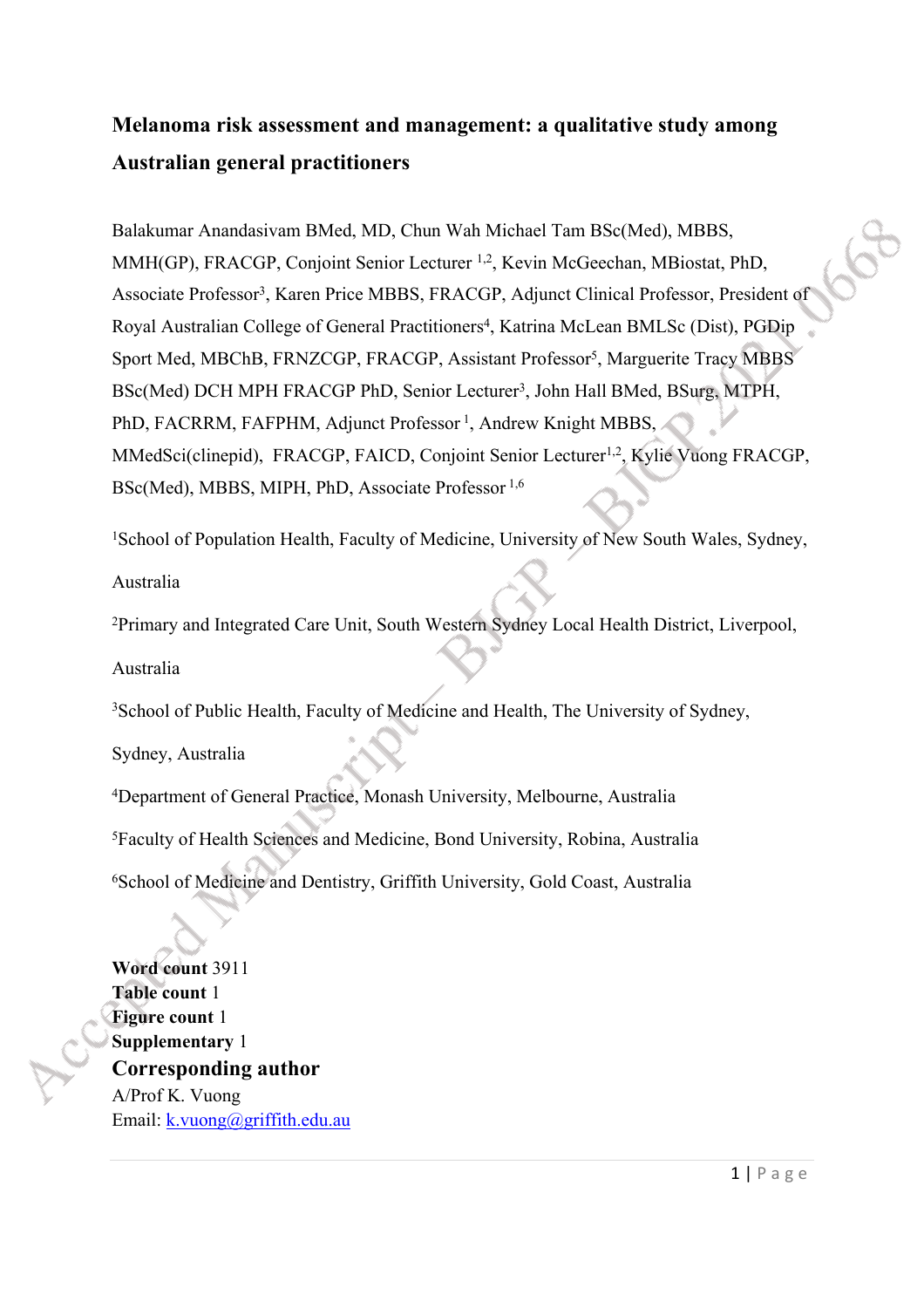#### **Abstract**

#### **Background**

Preventive guidelines for melanoma recommend that patients at high risk of melanoma receive targeted screening; however, this requires careful selection of those at high risk. There has been no previous research into how physicians approach the selection and management of high-risk individuals. Melanoma risk prediction models are available to assist in the identification of high-risk patients but are not routinely used clinically.

#### **Aim**

To examine how general practitioners (GPs) assessed and managed melanoma risk, and the opportunities for using melanoma risk prediction models in primary care.

#### **Design and Setting**

Semi-structured telephone interviews were conducted with 20 Australian GPs.

#### **Method**

We purposively sampled and recruited from GPs who had completed a cross-sectional online questionnaire study on melanoma risk. Semi-structured telephone interviews were conducted with Australian GPs between July 9 and September 10, 2019. Interviews were audiorecorded, professionally transcribed, and analysed using grounded theory.

#### **Results**

We found that melanoma risk assessment and its management can be understood as a linear workflow consisting of five clinical process domains with patient selection as the entry point. There was variation between physicians on the identification of melanoma risk factors, melanoma risk estimation, management and patient education due to intuitive and analytical processes guiding risk assessment, and the influence of patient factors. GPs were largely receptive towards melanoma risk prediction models, sharing facilitators and barriers to their potential implementation.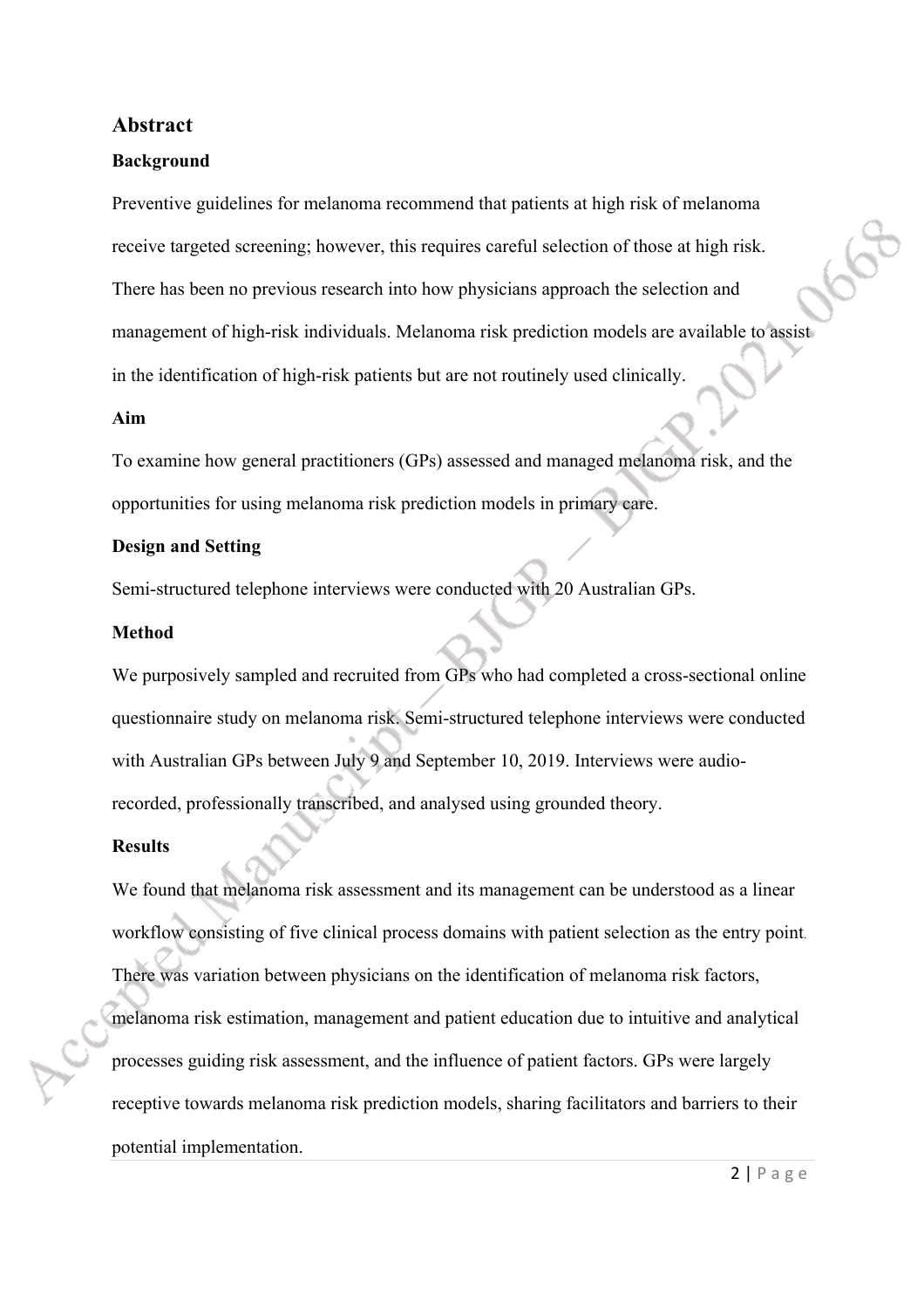#### **Conclusions**

Further primary care interventions sensitive to existing workflow arrangements may be required to standardise melanoma risk assessment and management processes.<br> **Keywords**<br>
Melanoma<br>
Risk assessment<br>
General practitioners<br> **How this fits in** 

#### **Keywords**

Melanoma

Risk assessment

General practitioners

## **How this fits in**

Preventive guidelines for melanoma recommend that patients at high risk of melanoma receive targeted screening; however, this requires careful selection of those at high-risk. Our study indicates there is variation in how GPs assess and manage melanoma risk across five clinical process domains, with greatest variation among GP participants on how they estimated overall melanoma risk. Further interventions may be required to standardise these processes. If melanoma risk prediction models are to be used within primary care, it will need<br>to be sensitive to the host setting and the clinical workflow within it. to be sensitive to the host setting and the clinical workflow within it.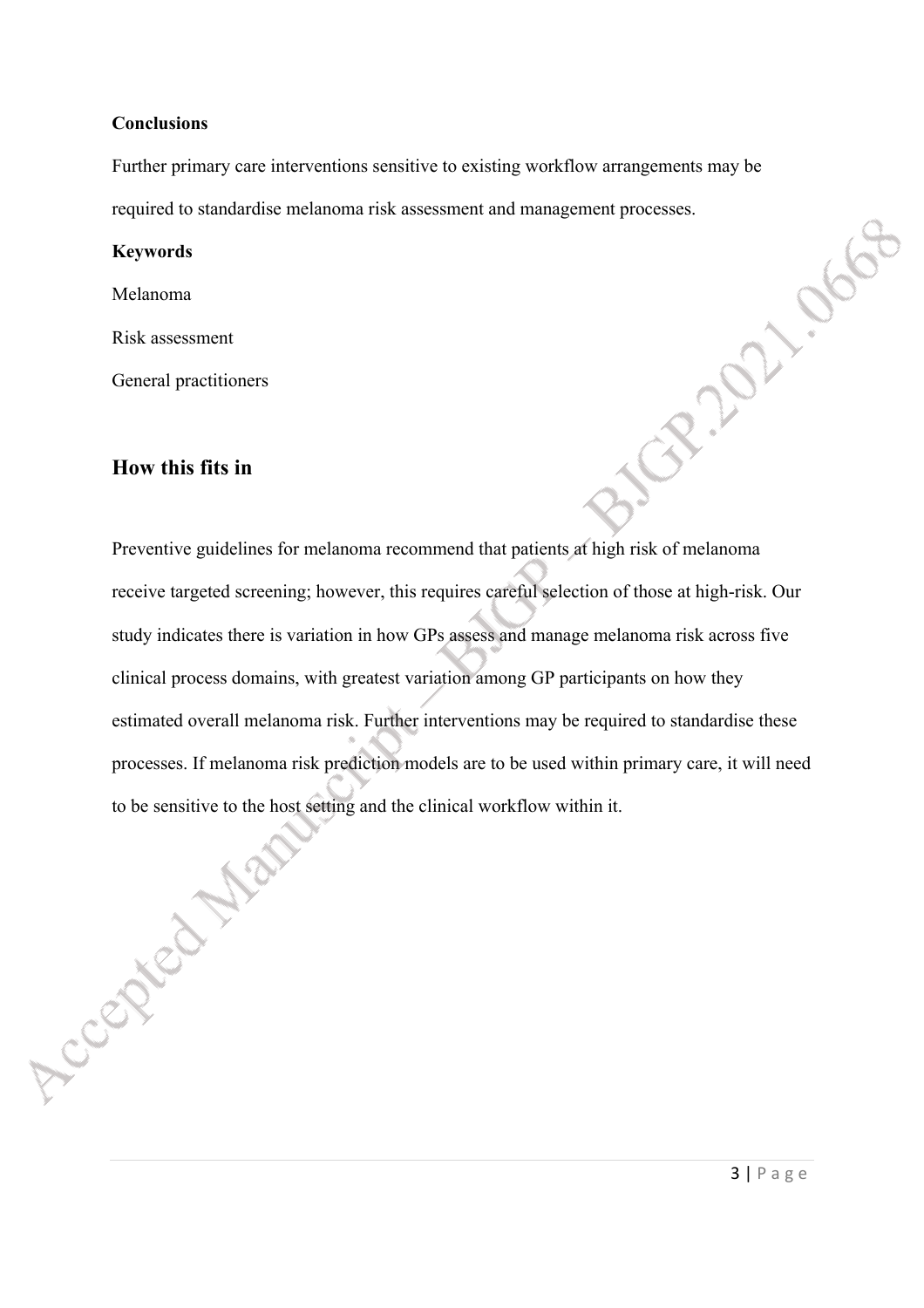### **Introduction**

Melanoma is preventable. However, incidence rates continue to increase among fair-skinned populations despite long-standing public education programs.(1-3) Population-wide screening for melanoma is not supported by the current evidence.(4, 5) There is agreement across guidelines that patients who are at high risk of melanoma should be identified and receive targeted screening. Yet, there is poor agreement on what constitutes "high risk".(6-8)

In Australia, where melanoma incidence is the highest in the world, general practitioners (GPs) play a critical role in reducing melanoma burden by identifying those patients at high risk, and in managing the majority of initial diagnoses.(9-12) Clinical guidelines recommend a risk stratified approach to melanoma prevention.(12) These guidelines stratify patients into risk levels based on the presence of individual melanoma risk factors. People at average risk receive primary preventive advice, those at increased risk receive primary preventive advice and opportunistic skin checks with a physician, and those at high risk (relative risk  $> 6$ ). receive preventive advice, advice on self-skin-checks, and at least annual skin checks with a physician.(12)

Melanoma risk prediction models may assist in the accurate identification of high-risk patients by estimating an individual's overall melanoma risk based on the combination of risk factors present,(13) with some models showing good discrimination on external validation.(14, 15) However, current guidelines do not recommend the routine use of melanoma risk prediction models due to a lack of validated models and prospective evaluation.(12, 16, 17)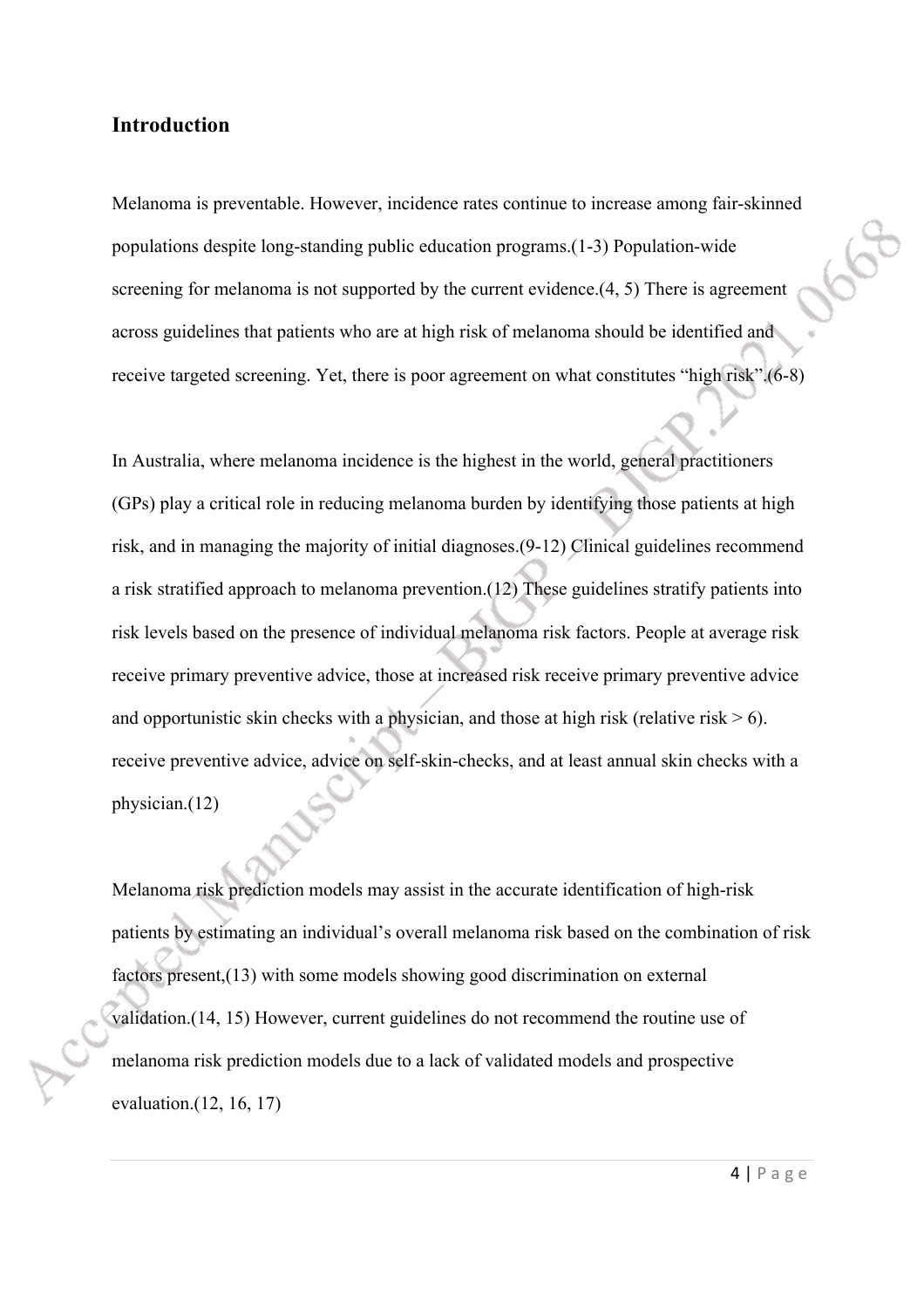Further research to support the identification and targeted screening of high-risk individuals in routine clinical practice is needed.(7, 8, 17, 18) There has been no previous research into how physicians approach melanoma risk assessment and its management. We aimed to examine how GPs assessed and managed melanoma risk, and the opportunities for using melanoma risk prediction models in primary care. examine how GPs assessed and managed melanoma risk, and the opportunities for using melanoma risk prediction models in primary care.

### **Methods**

#### **Design, setting and participants**

This was a qualitative, descriptive-interpretive study following a grounded theory approach suggested by Corbin and Strauss to analyse data collected from semi-structured interviews. (19) This approach is useful for understanding the behaviours, thoughts, and emotions of people within their sociocultural context, in this case, GPs in their clinical practice. (19) Our analysis assumed the existence of an explanatory theory that was "grounded" in the data and could be co-constructed through the researcher's interaction with the data. (20) We report in accordance with the consolidated criteria for reporting qualitative studies.(21)

This study was undertaken in 2019, in Australia. The lifetime risk of being diagnosed with melanoma in Australia is estimated to be 1 in 15 people, with a lifetime melanoma mortality risk of 1 in 140, making melanoma the third most diagnosed cancer (excluding keratinocyte cancers) and the eighth leading cause of cancer-related death.(22) Most residents (83%) consulted with a GP at least once during the 2019 Australian financial year.(23) GPs hold specialist registration in Australia and have important responsibilities in melanoma prevention, diagnosis, management and follow-up(24). Seven of the researchers (CT, KP, KMcL, MT, JH, AK, KV) are clinical academic GPs, KMcG is a biostatistician with research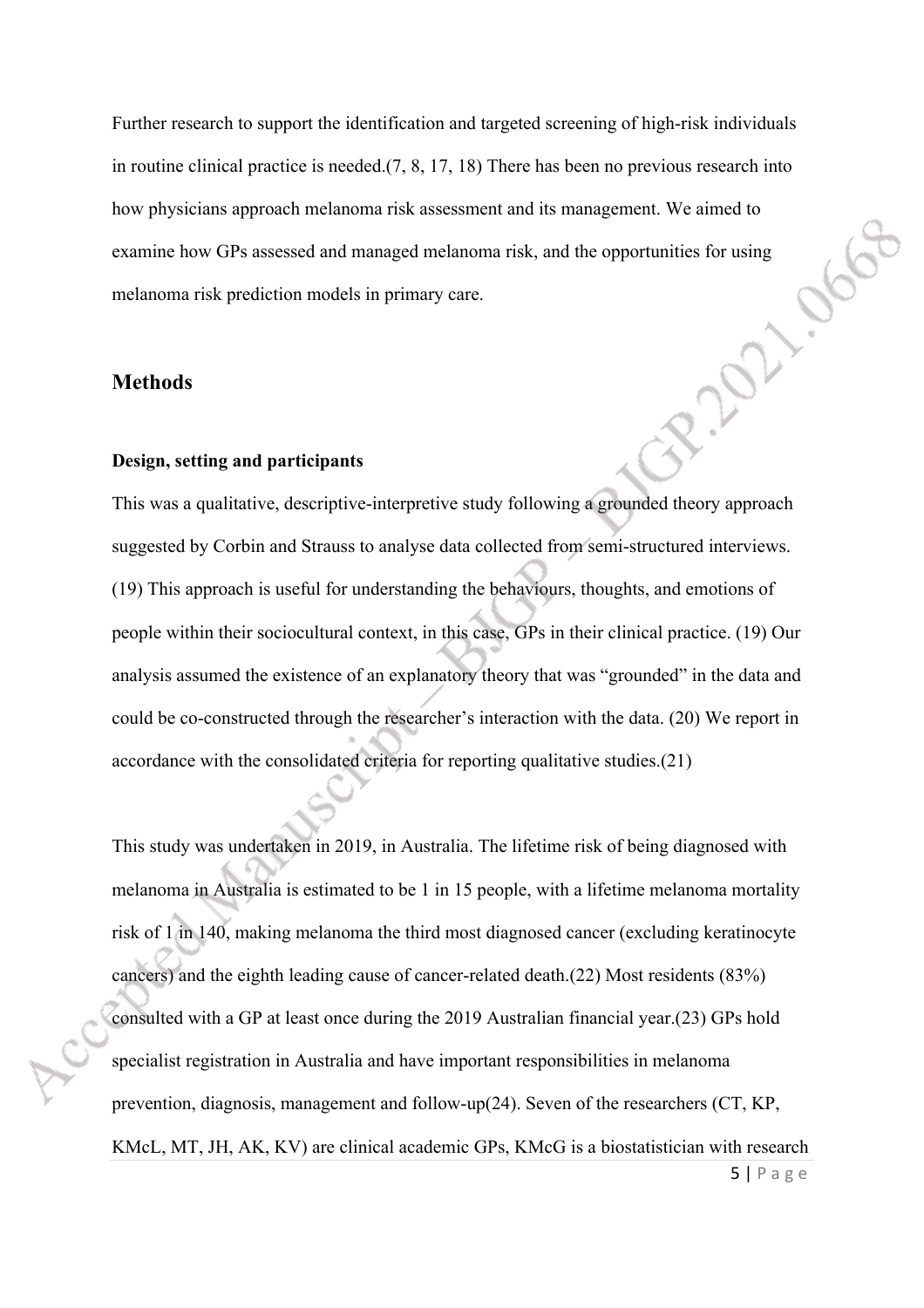experience in cancer prevention in primary care and BA is a medical student researcher. KV has research experience in cancer prevention and melanoma epidemiology.

We invited participants from the 136 Australian GPs who had completed a cross-sectional questionnaire-based study on the topic of melanoma risk assessment. The cross-sectional study participants were recruited between June-August 2019 from *GPs Down Under*, a Facebook group comprising over 6,000 authenticated Australian and New Zealand GPs.(25) In this cross-sectional study, the extent of agreement between unassisted clinician selfreported- and model-generated melanoma risk predictions were assessed. GPs who had previously received a diagnosis of melanoma were ineligible because they were at high risk of melanoma and were excluded from the cross-sectional study.

A total of 44 GPs expressed interest in participating in this qualitative study by providing their contact details. We purposively sampled for diversity in geographic location of practice, training pathways, registration type and clinical experience in melanoma from this pool of potential participants. We sent invitations by email in sequential recruitment rounds until theoretical saturation was achieved in analysis. Non-responders were sent a reminder email after two weeks. We did not seek reasons for non-participation. We obtained verbal consent from all participants prior to the interviews.

## **Data collection**

Semi-structured individual telephone interviews were conducted from July 9 to September 10, 2019. The semi-structured interviews collected open-ended data through dialogue guided by a flexible interview guide with follow-up questions, probes and comments.(26) Our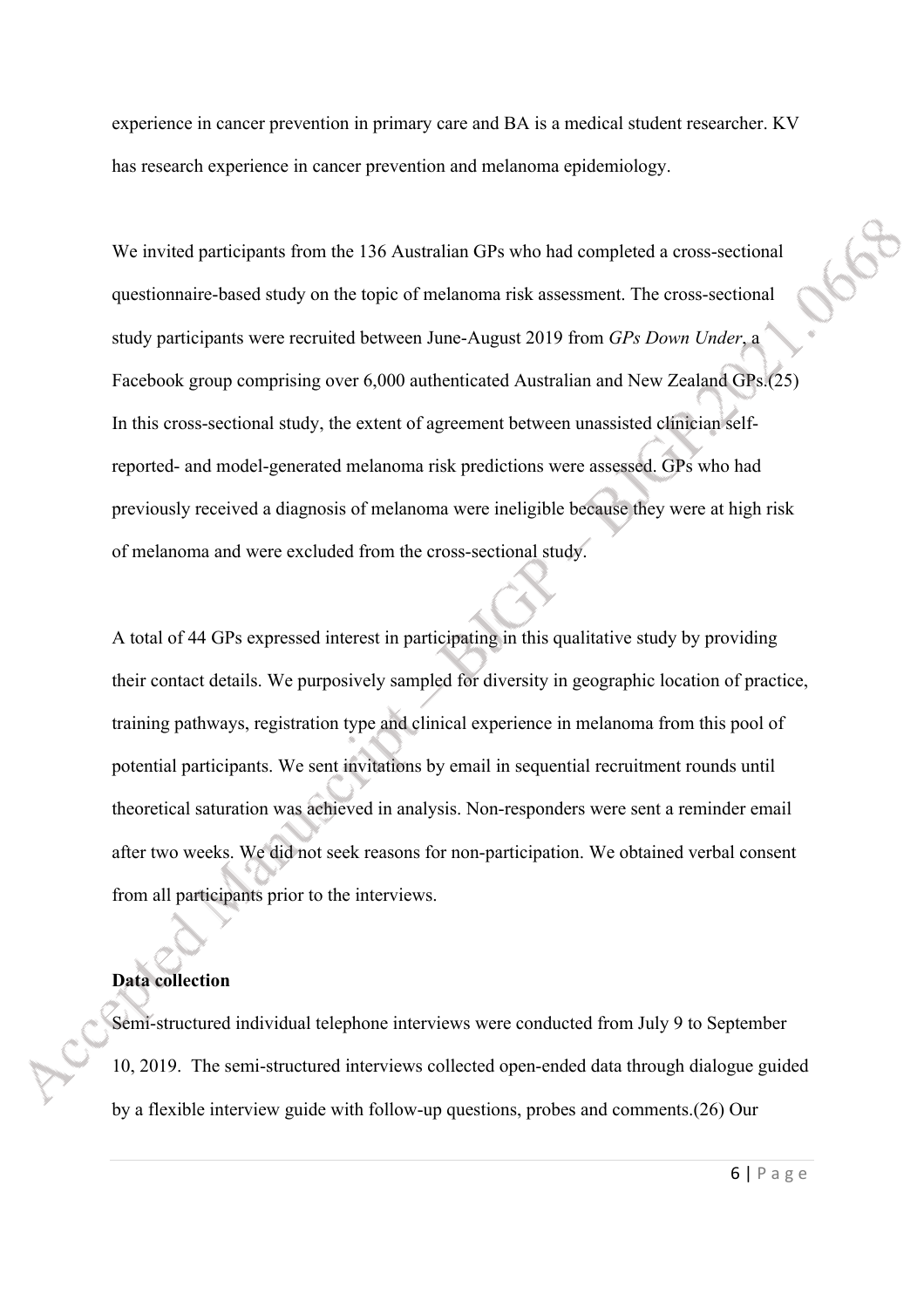interview guide (see Supplementary Box 1) was developed through discussion and trial interviews with a convenience sample of four GPs.

The participants had no established relationship to the interviewer prior to study commencement. Interviews were conducted by one investigator (BA), a medical student researcher, trained and supervised by CT, a GP with qualitative research expertise. Interviews were digitally audio-recorded, transcribed verbatim by a professional service, checked for errors and de-identified before being uploaded into QSR NVivo 12 software for analyses. Participants were not invited to review their interview transcripts. Hand-written and typed field notes were taken during and immediately after each interview. Participant sociodemographic and professional details were obtained from the questionnaire items completed by the participants as part of the cross-sectional study.

We assessed for theoretical saturation at weekly team meetings by considering the fit of new data into the existing analyses.(27, 28) It was likely that the analysis was approaching saturation by the fifteenth interview; however, several further interviews were undertaken to increase participant variation and to specifically explore aspects of the developing model. It was agreed that theoretical saturation had occurred after the twentieth interview, and recruitment was halted.

#### **Data analysis and interpretation**

BA and CT performed in-vivo open coding on the earlier interview transcripts to produce the verbatim codes. Four investigators (BA, CT, KV, and AK) assisted with the axial coding process whereby the verbatim codes were inductively abstracted and organised into concepts,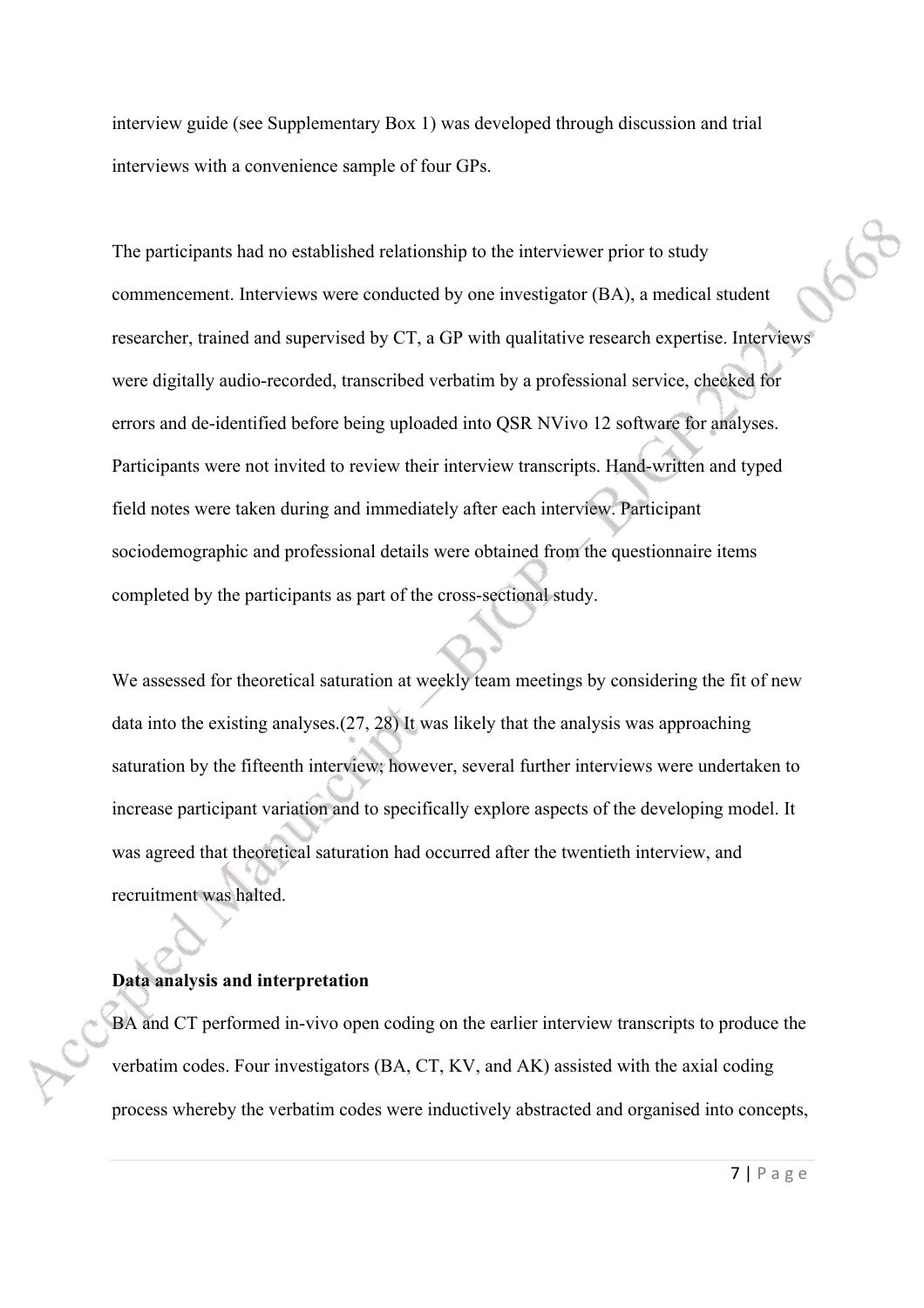categories, and themes at weekly meetings. Emerging codes were tested using constant comparative analysis, further explored, and tested through the theoretical sampling of later interviewees, and selective coding of their interview transcripts. During team meetings, concept mapping and reflexivity through identifying, discussing, and challenging established assumptions was essential to developing the final theoretical model. QSR NVivo 12 software was used to facilitate the analysis.

### **Results**

Among the 29 GPs approached, 20 agreed to participate in telephone interviews. The age of participants ranged from 26 to 66 years, with an even split between men and women. Clinical experience as a GP ranged from 1 to 37 years. Participants were located across six (of a total of eight) states/territories within Australia, with all but two living in a major city. The interviews took on average 28 minutes to complete, ranging from 18 min to 34 min. Table 1 provides demographic and training characteristics of each participant in more detail.

The explanatory model that emerged demonstrated that GP assessment of melanoma risk and its management can be understood as a linear workflow consisting of five clinical process domains starting with patient selection as the entry point based on the clinical context (see Figure 1). The GPs largely welcomed the role of melanoma risk prediction models within clinical practice, sharing facilitators and barriers to them integrating into the existing clinical workflow and complementing risk-appropriate management and patient education.

## **Patient selection**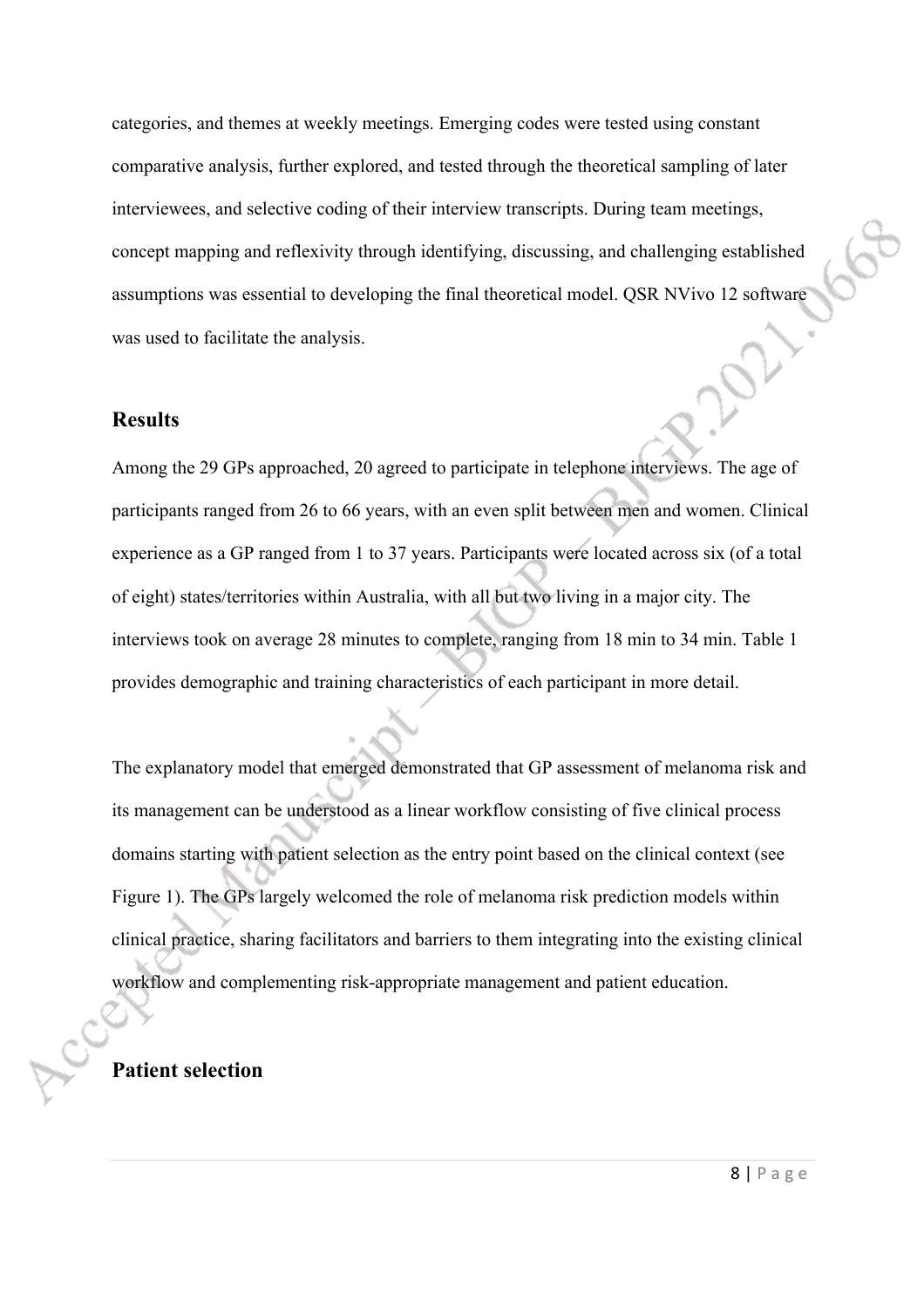The participants framed melanoma risk assessment as initiated by two main clinical contexts. One involves the opportunistic assessment of melanoma risk as part of a general preventive health assessment.

"it's generally part of my whole preventative care screen … highlighting that they need a skin check in other consults and then making them book appointments specifically to come back to me for the skin check" (Participant 20)

The other involves the assessment of melanoma risk following specific skin-cancer related prompts such as a skin check appointment, a suspicious skin lesion, or a discussion of skin cancer risk factors.

"I do a number of formal skin checks, people walk in to me specifically to have a skin check, so that's a formal part of that consult, but if somebody just comes in just concerned about one mole, then I will go through that list anyway, for that one mole." (Participant 15)

"if somebody said to me "Oh, you know, I've got a lesion" but before I look at it I would be thinking, well, what factors would make me more suspicious or less suspicious before looking at the lesion" (Participant 8)

## **Identification of individual melanoma risk factors**

Most participants described verbally running through an informal checklist of risk factors and protective factors with each patient as part of their clinical assessment.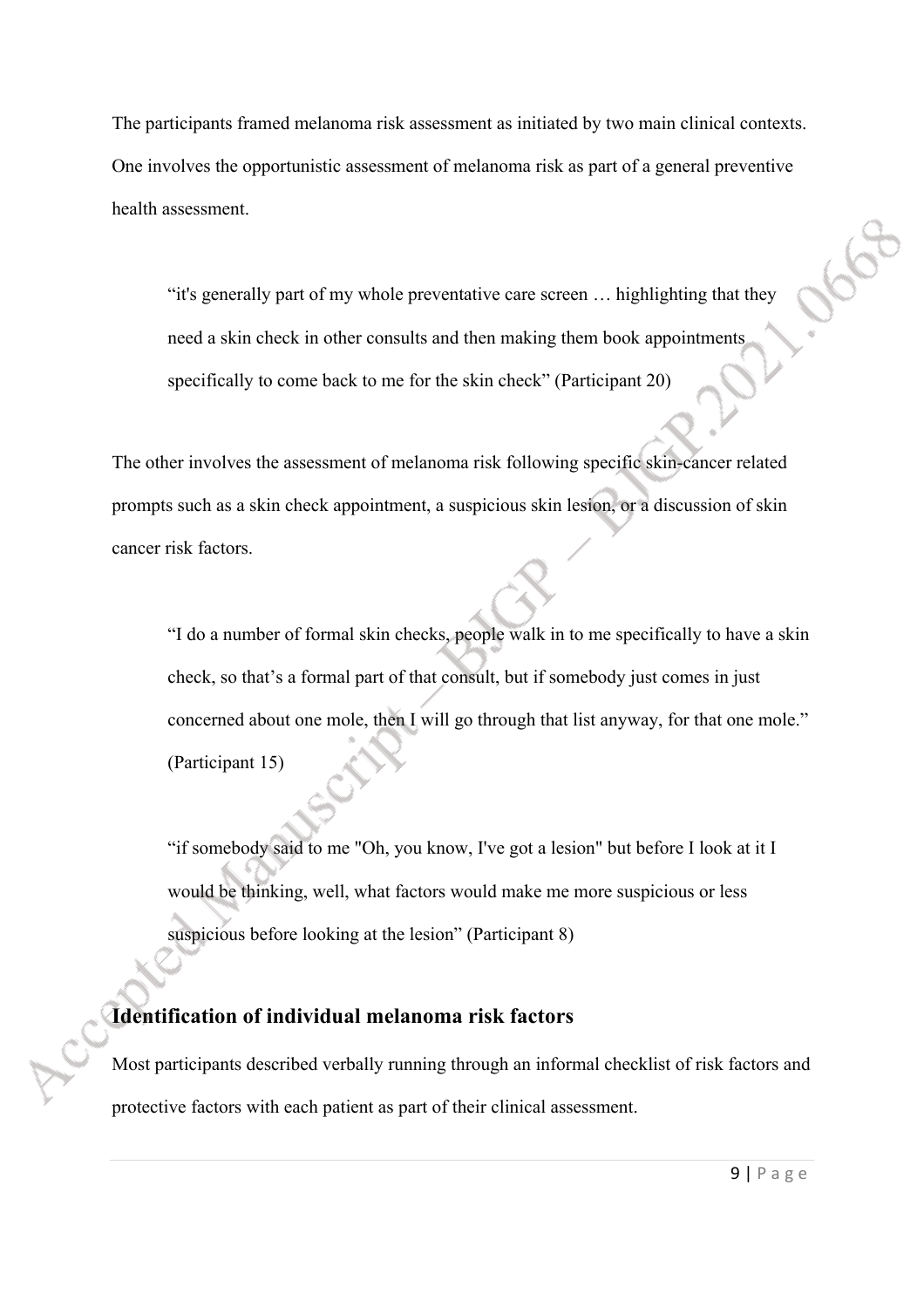Risk factors and protective factors mentioned by the participant's on prompting included: patient age and sex; phenotypic features including eye and hair colour, naevi density and the presence of atypical naevi and actinic damage; past ultraviolet exposure including the country most lived in, actinic damage, occupational exposure and recreational exposure, and sunburn history; personal skin cancer history including of the number of skin excisions, the number of keratinocyte cancers and melanoma; and a family history of melanoma; immunosuppression as well as sun safe practices.

"it's Fitzpatrick skin types, personal and family history of skin cancers or other kinds of cancers. Whether they have had outdoor jobs or hobbies. If they got regular sunburns in childhood ... if they have used sun protection or sunscreen ..." (Participant 20)

## **Overall melanoma risk estimation**

The participants considered the patient's set of risk factors and protective factors to stratify them to a risk level. This relied on both intuitive and analytical processes that were supported by participant's knowledge of clinical guidelines, skin cancer training and clinical experience. No participants reported using a melanoma risk prediction model in their routine clinical practice.

"The skin cancer college courses they've highlighted the risk factors that we need to highlight. So I've basically based my practice on that … I don't actually follow a pathway as such. A lot of it is general judgment and assessments." (Participant 16)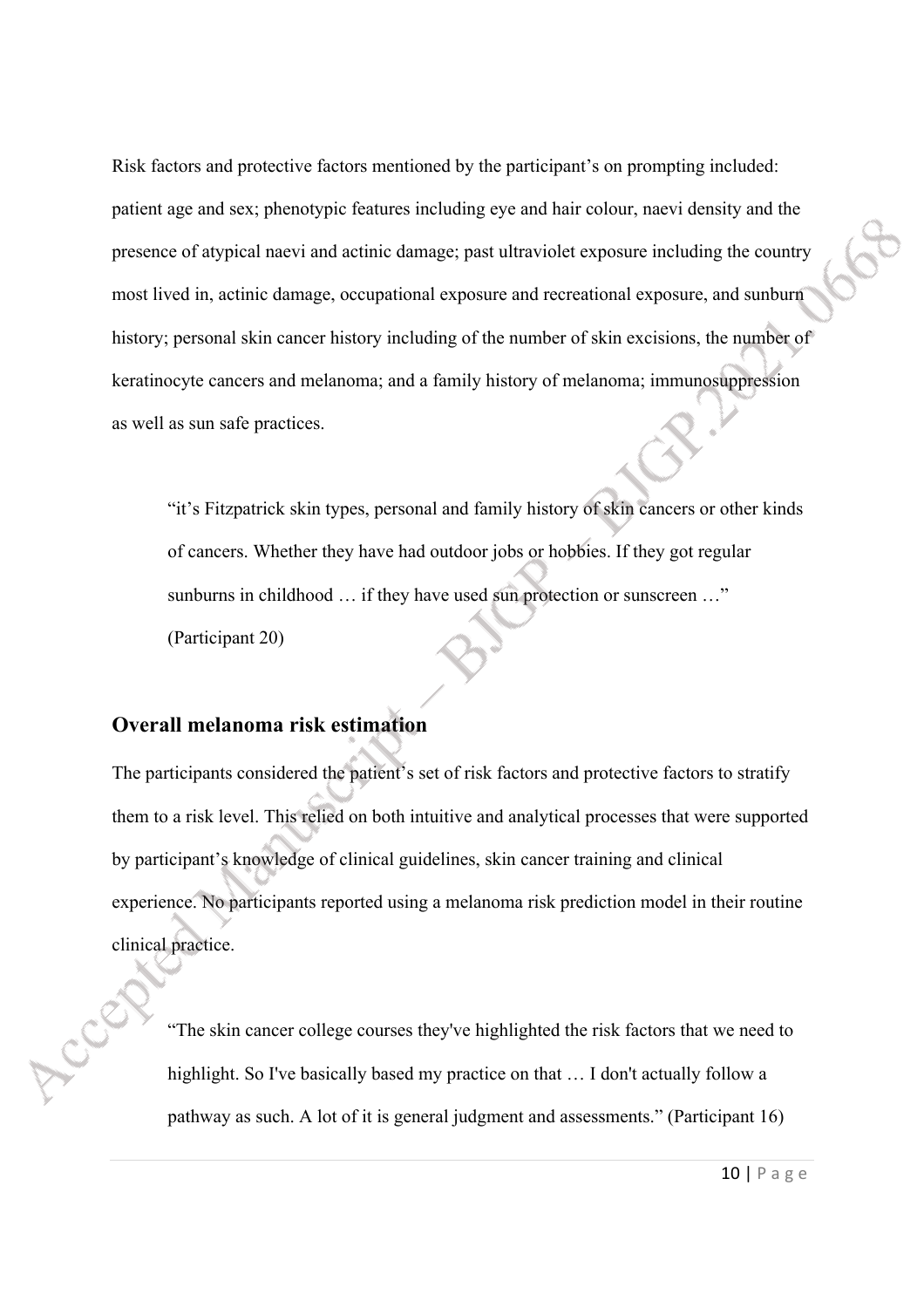"I often turn to the Cancer Council's guide on melanoma and other skin cancer, that is probably my most useful resource in terms of making decisions and making assessments" (Participant 8)

On further probing, three analytical processes were used to varying degrees. Many participants described the importance of recognising the presence of major risk factors, such as family and sun exposure history, which immediately, qualifies the patient into a higher risk group.

"I guess it depends on which risk factor. If they've got a family history of melanoma then I would put them straight into the high [risk level]" (Participant 14)

Some participants described the use of the total the number of risk factors identified as a proportional measure of risk.

"I have a proforma history that I've been doing for so long. I just go through their history when they come in for their skin check … with each one that they answer in the positive to, then my concern about their risk of melanoma goes up" (Participant

A few participants described the moderation of the effect of certain risk factors in the setting of protective factors in the same patient.

15)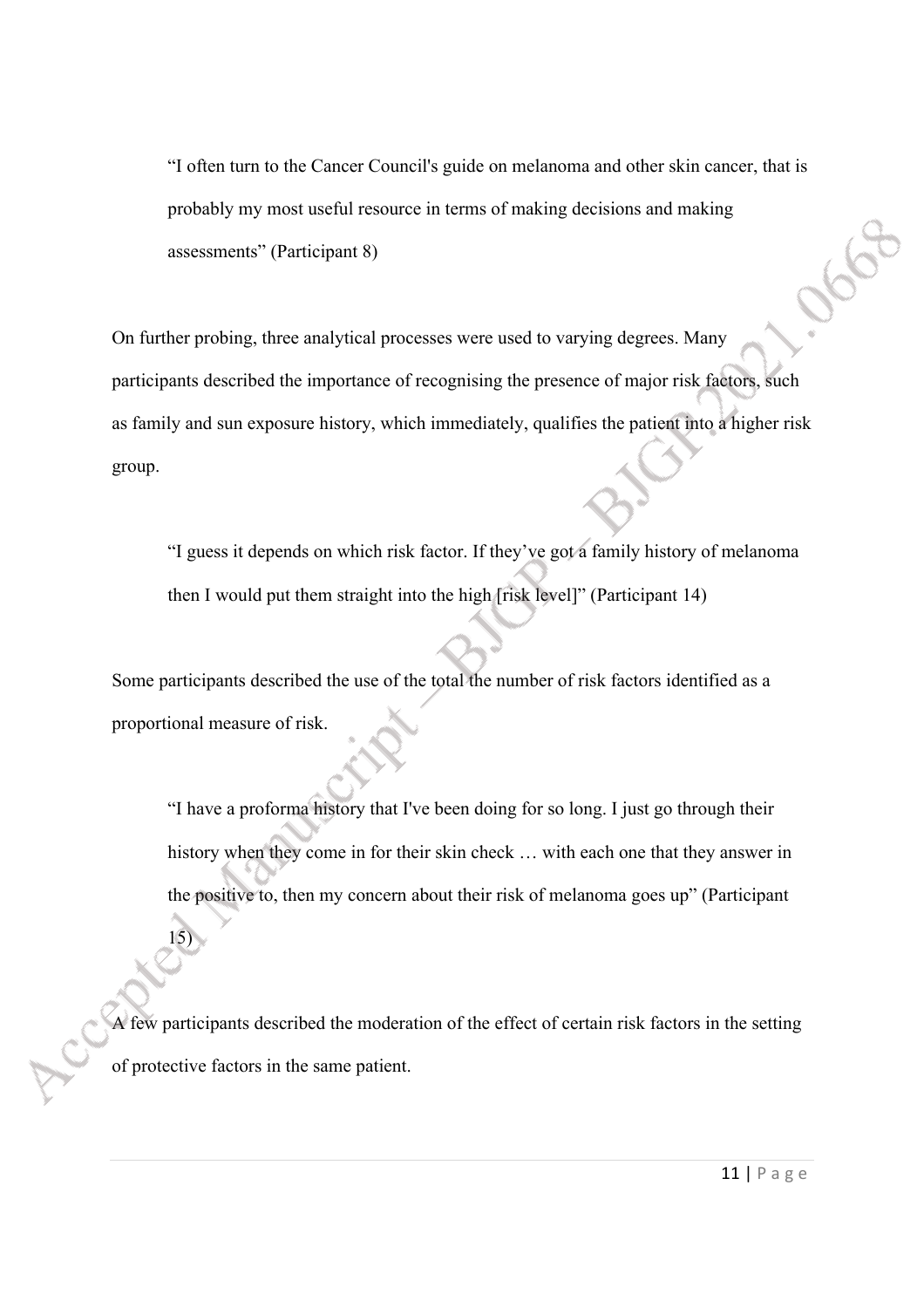"A Fitzpatrick 1 or 2 skin probably doesn't impress me … if they've never developed a problem." (Participant 4)

Participants then described allocating patients into a diverse number of risk levels. Some participants divided their patients into binary risk levels.

"The risks stratification's pretty crude. There's the basket called low risk and then there is everything else. Unless you are answering no to all those questions that I gave before, then you are not low risk" (Participant 18)

Other participants stratified the patients into three or four risk levels. The number of risk levels conceptualized by a participant seemed closely related to the number of conceptualized management pathways.

"I'm just trying to work out whether they're at low, medium, or high risk as a background thing, and that helps me also advise them on how often they should be having a skin check and how important it is for them to be taking outside sun precautions" (Participant 14)

### **Risk appropriate management**

The management options included sun safe education, skin surveillance, specialist referral and lesion excision. The chosen management was commensurate on the patient's overall melanoma risk level as estimated by the GP, patient factors, as well as physician factors such as confidence, expertise, and access to certain technologies and skin cancer services.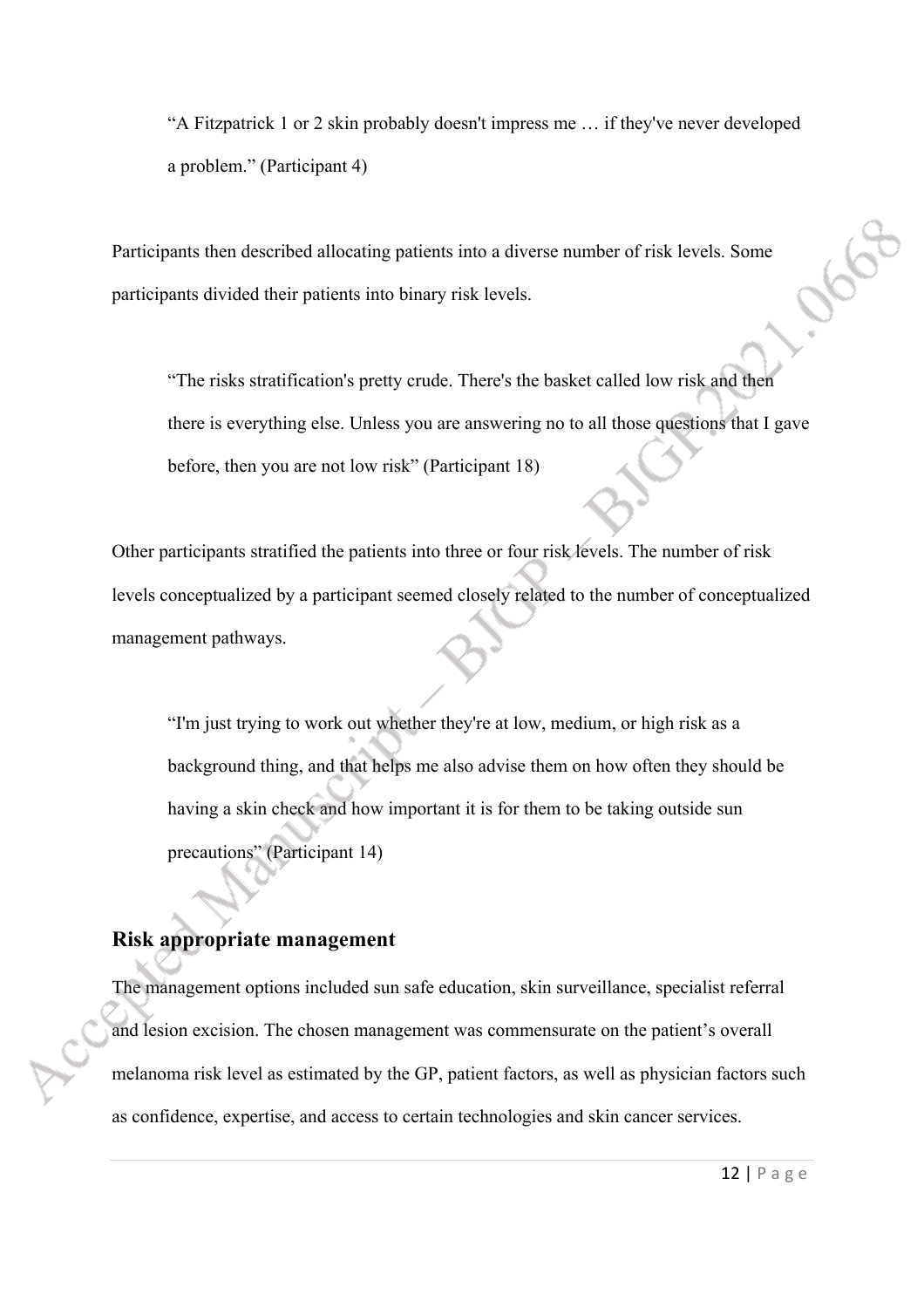"If I think they're at high risk, they may even need six monthly or yearly skin checks., otherwise, every one to two years I think is reasonable" (Participant 12)

"I think it just helps me because often you do see a lesion and you're thinking, "Oh, it looks benign but I'm not 100% sure," and I think having a background risk helps you in decision making as to whether you refer it, or whether you biopsy it yourself, or whether you're happy to observe it." (Participant 14)

"I think it's probably the number of risk factors … I guess it also depends on how likely they are [the patients] to be able to come in if there's something wrong." (Participant 13)

#### **Patient education**

The GP participants described communicating melanoma risk to patients in terms of the individual melanoma risk factors identified or the overall melanoma risk level estimated.

"I would probably say to them look, you've got this risk factor and that risk factor, and we should be checking you more frequently to make sure that we can pick early change and get things before they become major issues" (Participant 5)

"I'd say broadly like increased risk, and normally emphasis that it is preventable … I don't have patients asking for that type of specific information, wanting a percentage figure, most of them are fairly satisfied" (Participant 3)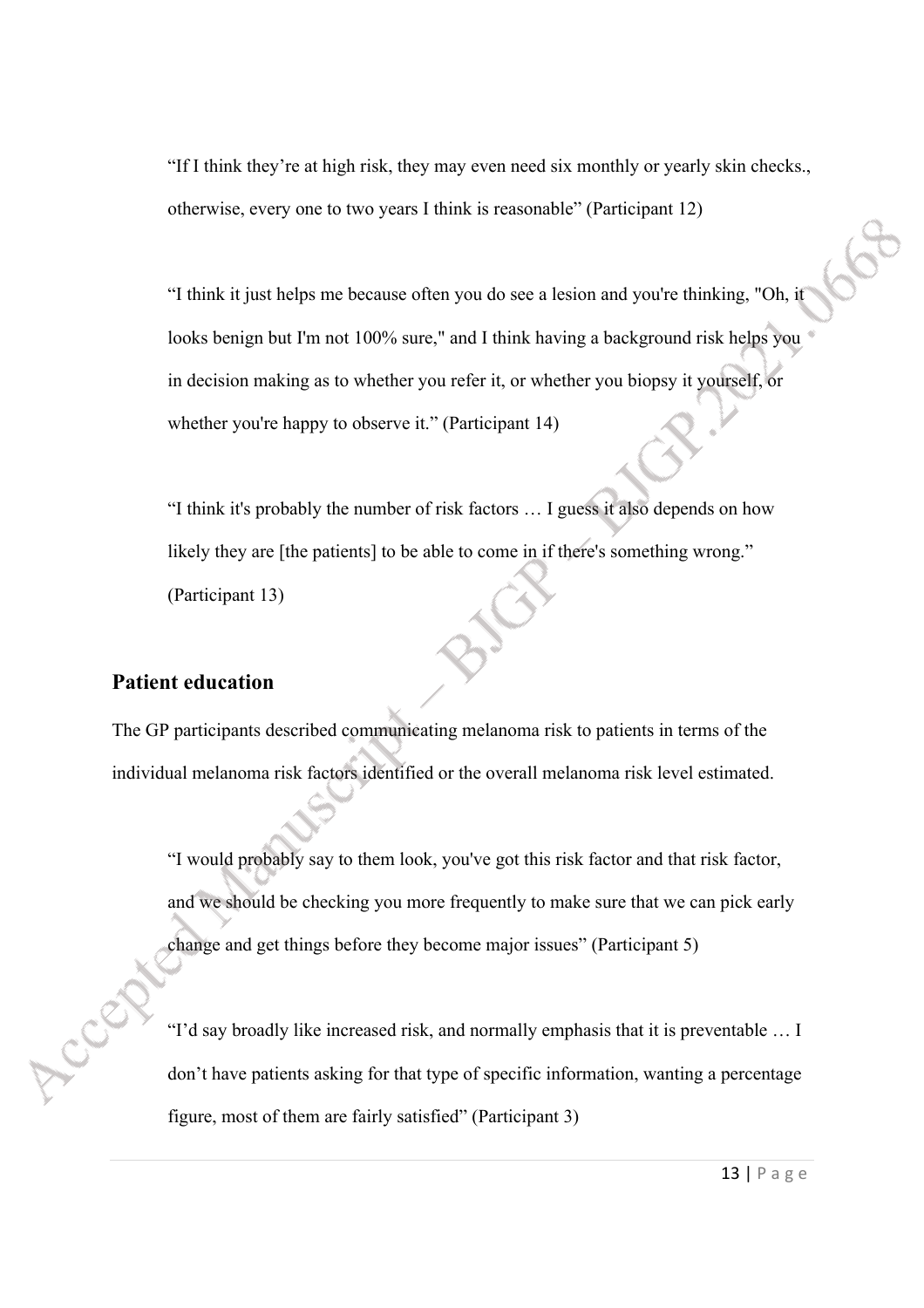The communication of risk was reported to be individualised based on the patient' identified risk factors, health literacy, and perceived concern. It was sometimes numerically supported with the relative risks conferred by individual risk factors or by comparing the absolute lifetime risk of developing melanoma in the general population to other events.

"I've got some stuff in my work space that talks about each of those things and how much additional risk they might confer … I'll use that not just in words, but I'll actually go through those risks with them" (Participant 6)

"You can try compare it to other risks that they might be facing. You try to balance It; you don't want to have them in absolute fear, but you also want them to responsibly manage the risk." (Participant 3)

### **Opportunities for using melanoma risk prediction models.**

Most participants were receptive towards potentially using melanoma risk prediction models in melanoma risk assessment and management. They felt it could (1) integrate into the clinical workflow, and (2) complement downstream clinical process themes including riskappropriate management and patient education (Figure 1).

### **Integration into existing clinical workflow**

Participants described the potential benefit of having a melanoma risk prediction model as part of the electronic health record for easy access.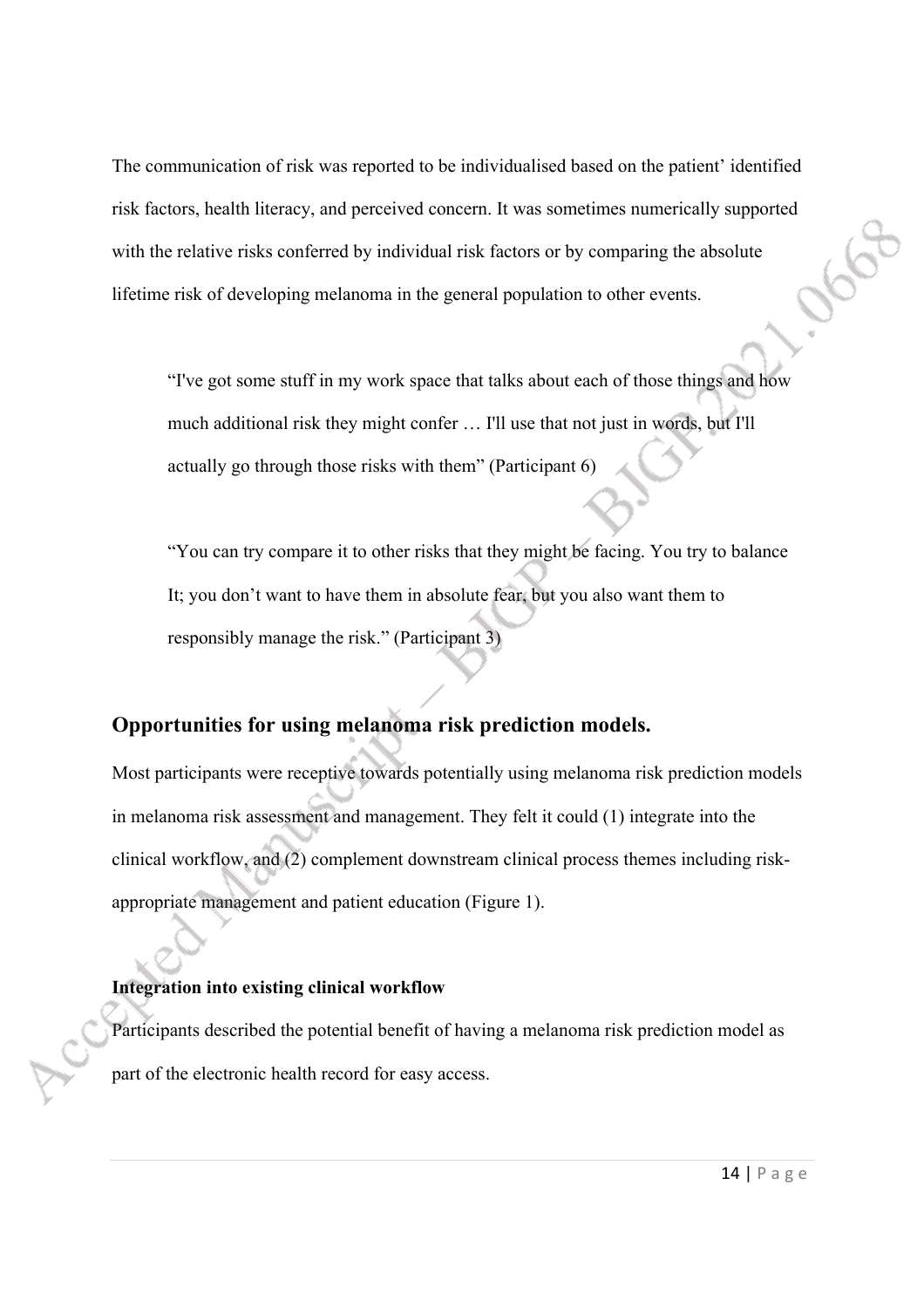"When I do find [risk prediction models] useful they are easily accessible for me, because I have things like the cardiovascular risk and the CHA2DS2-VASc score calculator on my computer anyway, so I've got those calculators at my fingertip" (Participant 19)

Intelligent data automation was suggested to bypass user interface inefficiencies.

"If it were to auto populate … automatically calculate the score for you and maybe something about them then yes, absolutely we'll use it." (Participant 16)

The participants also projected other settings in which a self-assessable melanoma risk prediction model could be used, such as in the waiting room (on a tablet computing device) or outside the practice, as potentially beneficial to both the patient and physician.

"it's beneficial for patients to have the opportunity to assess their own risk." (Participant 3)

"If patients use it as a self-assessment tool, then it's not going to be a cognitive burden on the doctor" (Participant 18)

If a melanoma risk prediction model were to be used outside the practice, our participants considered it important for it complement and not replace medical advice as there is a risk that patients could misinterpret the results.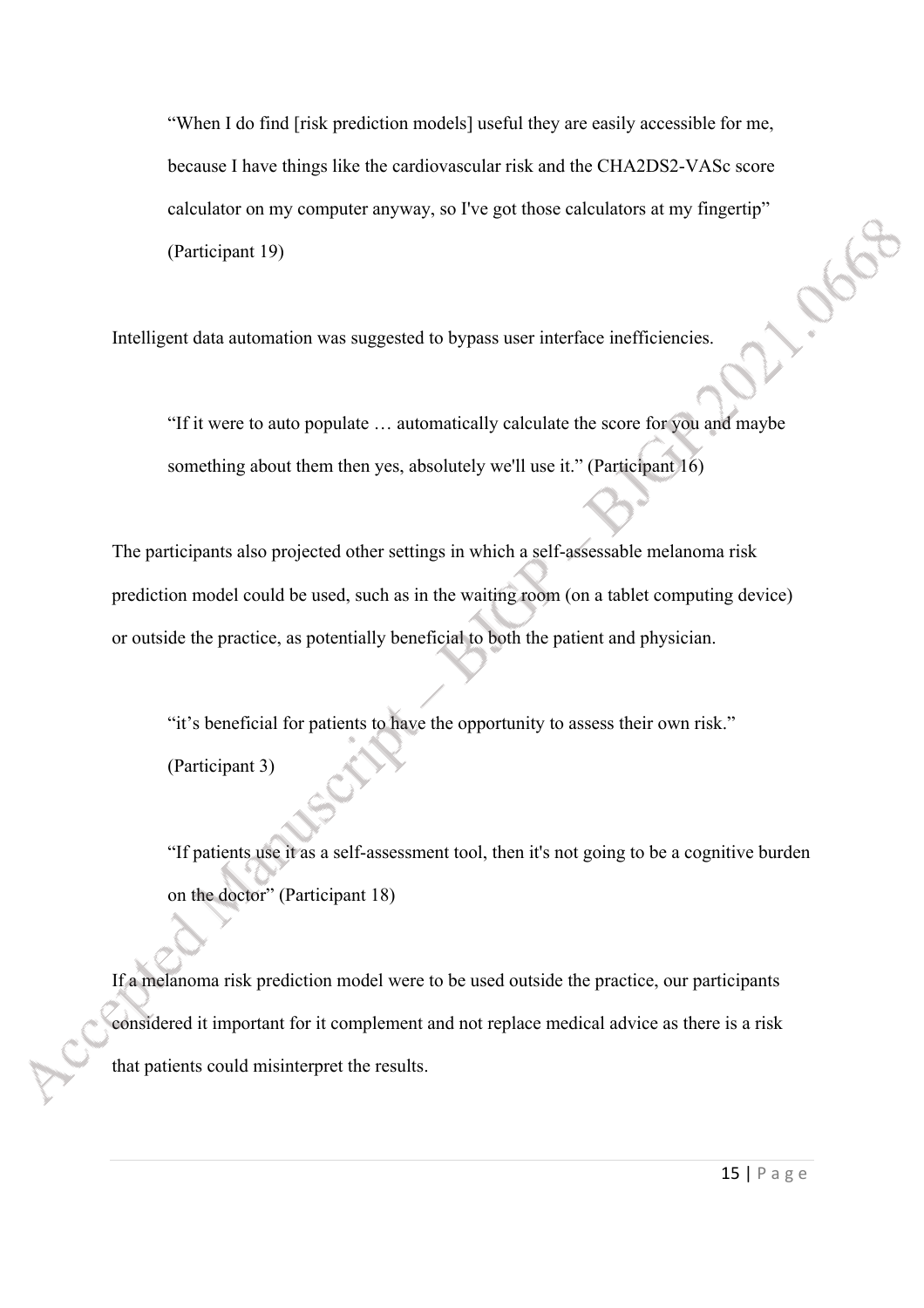"you'd want to be making sure that it's in the context of them about to walk into the doctor's or there's an opportunity for them to discuss that risk afterwards. I guess it has the danger of falsely reassuring that'd be my potential worry" (Participant 6)

#### **Complement downstream clinical process themes**

LCS

The participants shared opportunities for a melanoma risk prediction model to complement patient education, suggesting absolute risk levels to be delivered in easily understood formats, such as in colourised tables and graphs preferred. However, most participants preferred relative risk numbers when educating patients.

"I think absolute [risk] is more helpful for a clinician when they're thinking about risk, but I think relative risk is more useful when you're trying to influence behaviour change" (Participant 1)

Participants indicated that risk estimates should be paired with evidence-based management guidelines to support both risk appropriate-management, particularly for less experienced physicians, and patient education.

"As long as it went if you have this, this is the action you take, that could be helpful. I think that would be particularly helpful for GP registrars starting out" (Participant 13)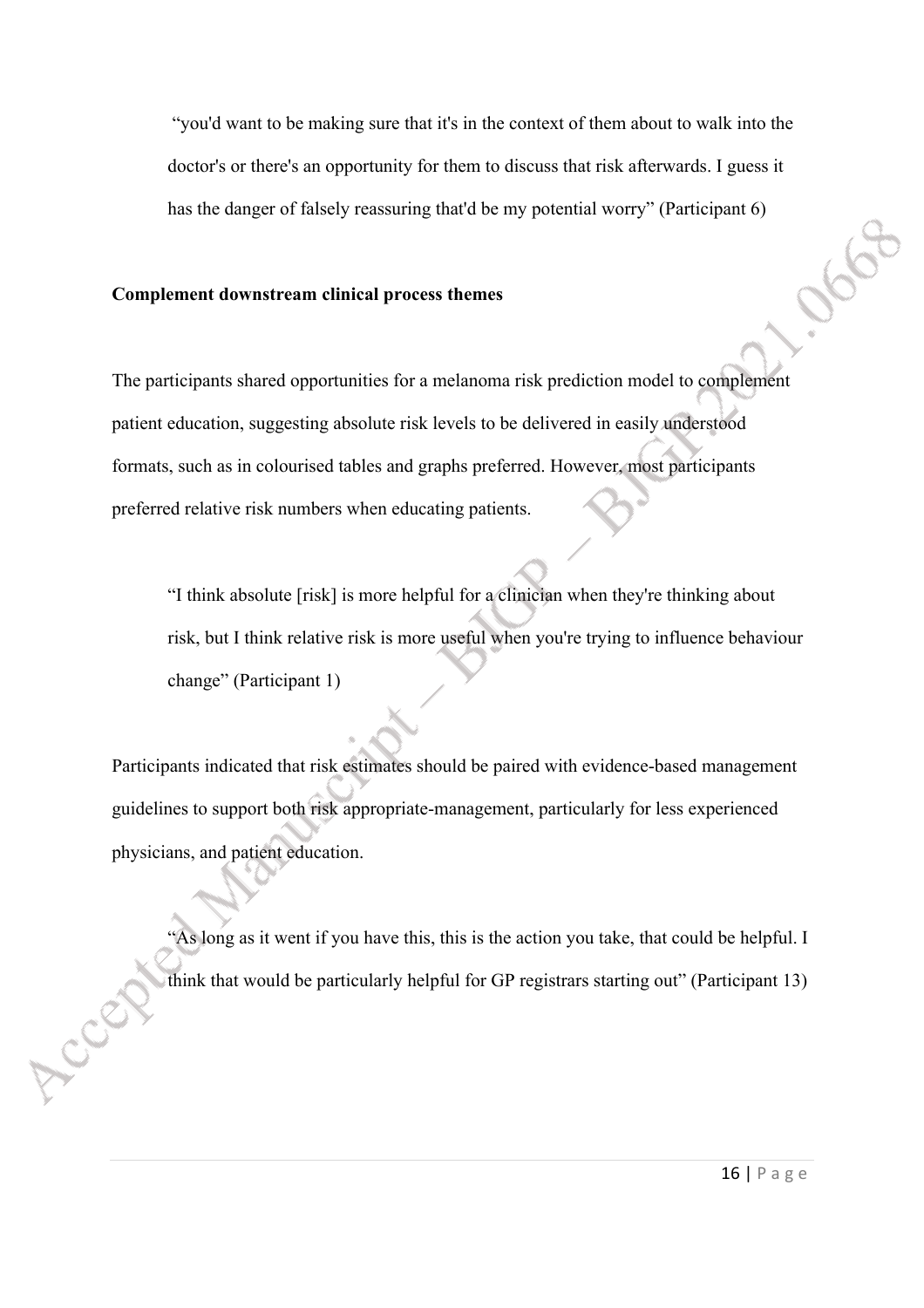"I think having that really concrete information really helps patients be better with the preventative health. I think the vaguer we are, the less likely they are to adhere" (Participant 7)

However, a few participants expressed that such models may not substantially change or improve current practices regarding management recommendations.

"I think the fact that there are relatively few courses of possible action when you identify someone at higher risk means that precisely estimating the risk probably doesn't feed into changes in clinical practice" (Participant 4)

Some participants expressed possible shortcomings of a melanoma risk prediction model in regard to its impact on patient-centred management, and its utility in motivating behavioural changes in patients.

"'…at the end of the day you're treating a patient; you're not treating a risk assessment on the screen and the risk assessment's a good tool, it can tell you if it's low or high risk, but you shouldn't just go by that. It should also be guided by what you think the patient in front of you will actually do." (Participant 20)

"If there's a modifiable risk factor [in the model], and they can see a comparison, sometimes that can be a motivating factor for them to change. But I only see the utility in it being a motivating factor for them to change" (Participant 13)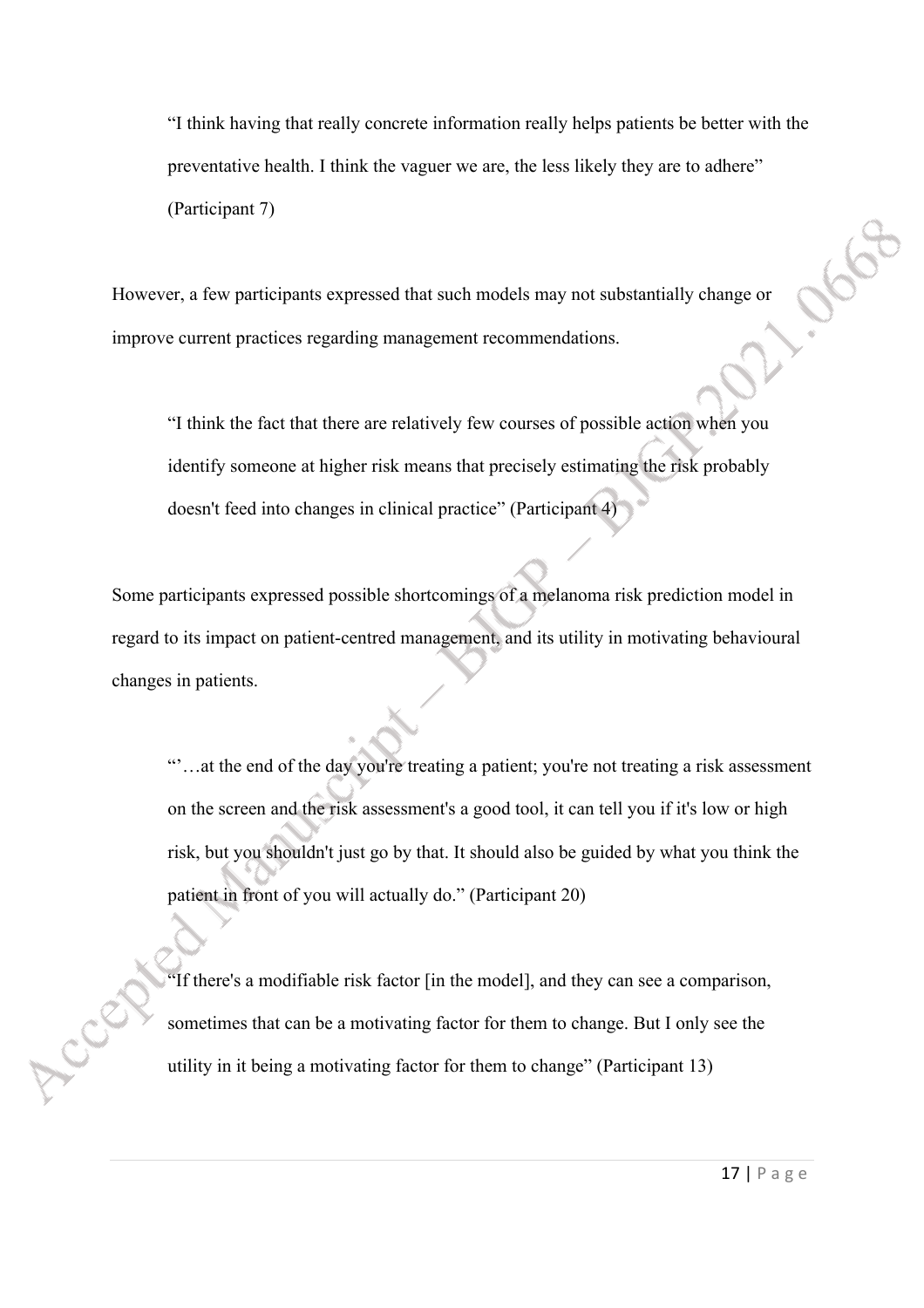### **Discussion**

### **Summary**

This is the first in-depth study to examine how physicians assessed and managed overall melanoma risk. We identified five clinical process domains, with patient selection for melanoma risk assessment as the entry point. There was variation between physicians on the identification of melanoma risk factors, melanoma risk estimation, management and patient education due to intuitive and analytical processes guiding risk assessment, and the influence of patient factors. GPs were largely receptive towards the role of melanoma risk prediction models, sharing facilitators and barriers to them integrating into current clinical practice, specifically, in terms of them improving existing clinical workflow, and complementing riskappropriate management and patient education.

#### **Comparison with existing literature**

Reforms in primary care, in common with other health settings, have largely focused on disease management over prevention and there is a lack of consistency in risk assessment practices.(29) While Australian GPs manage melanoma frequently, there is no structured procedures to initiate patients for melanoma risk assessment. Our GP participants demonstrated high levels of melanoma risk factor knowledge identifying important melanoma risk factors to guide the identification of patients at high risk and used these factors to stratify management based on risk, which is congruent with preventive guidelines. (7, 12) Many participants also reported challenges in defining the threshold for high melanoma risk in both absolute and relative terms. This was like the phenomenon reported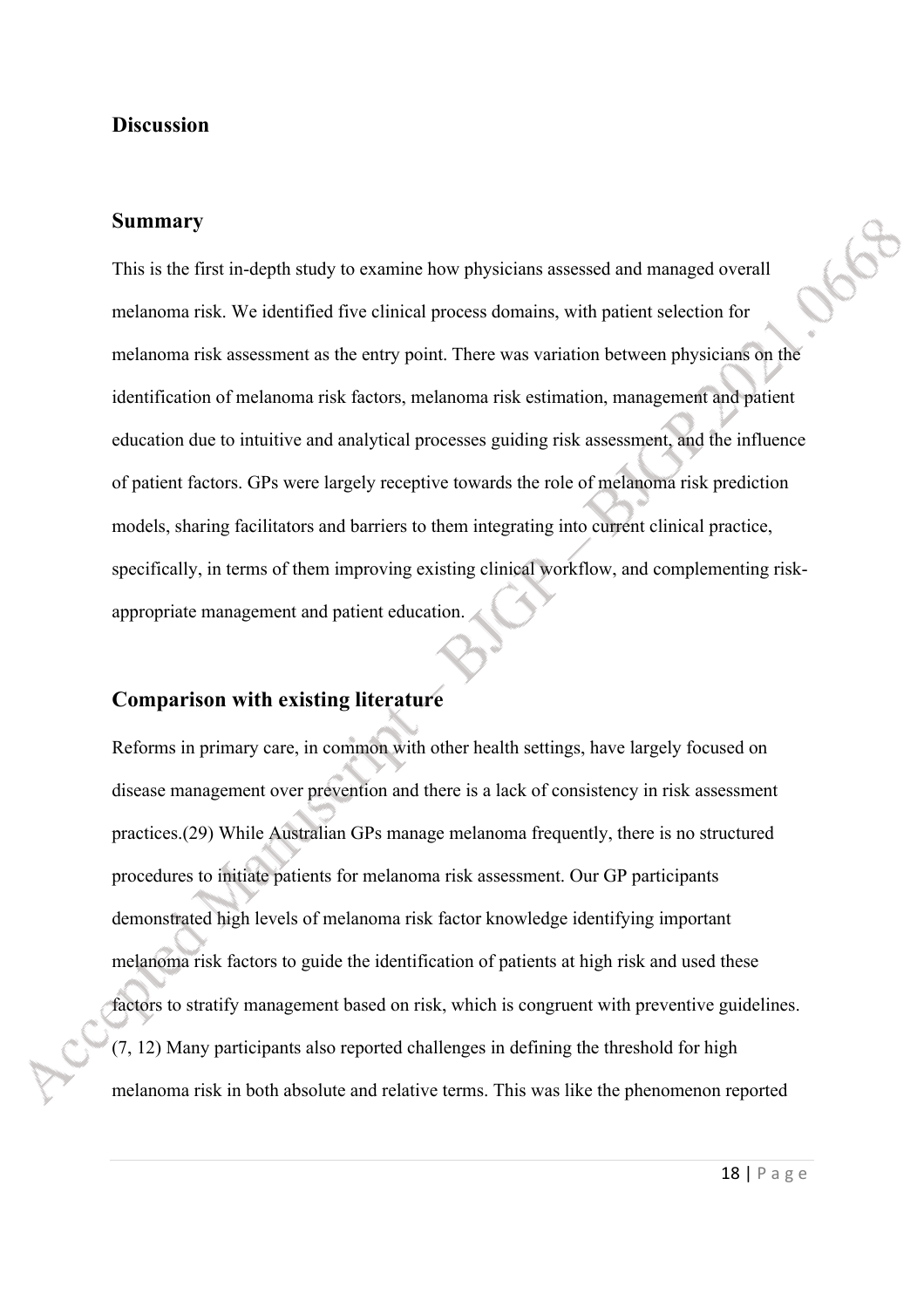among Canadian primary care physicians on definitions for high cardiovascular disease risk.(30)

There was greatest variation among GP participants on how they estimated overall melanoma risk. Some of our participants reported that they primarily used intuitive processes, while others used analytical processes to identify major melanoma risk factors or the total number of melanoma risk factors with moderation by protective factors.(31-33) This is not surprising as the preventive guidelines provide limited information on how to combine individual melanoma risk factors to estimate overall risk.(7) In 2015, a prospective Canadian study using real patients found that 29% of physicians used subjective clinical judgement to assess disease risk compared with 12% who counted the number of risk factors to assess disease risk.(34)

Our participants described risk stratification occurring into two, three or four melanoma risk levels compared with most international guidelines describing binary risk levels and the Australian preventive guidelines for GPs describing three risk levels.(7, 12)

Australian GPs are familiar with using risk assessment models in the clinical setting and delivering risk-based management.(35) Previously, we have shown real-time modelgenerated melanoma risk predictions and tailored prevention advice is associated with better sun protection behaviours in the intervention patients compared to usual care in Australian general practices.(36)In UK studies, model-generated melanoma risk predictions have been feasible and acceptable among general practice patients. (37, 38)However, there are no melanoma risk prediction models in routine clinical use in Australia or internationally.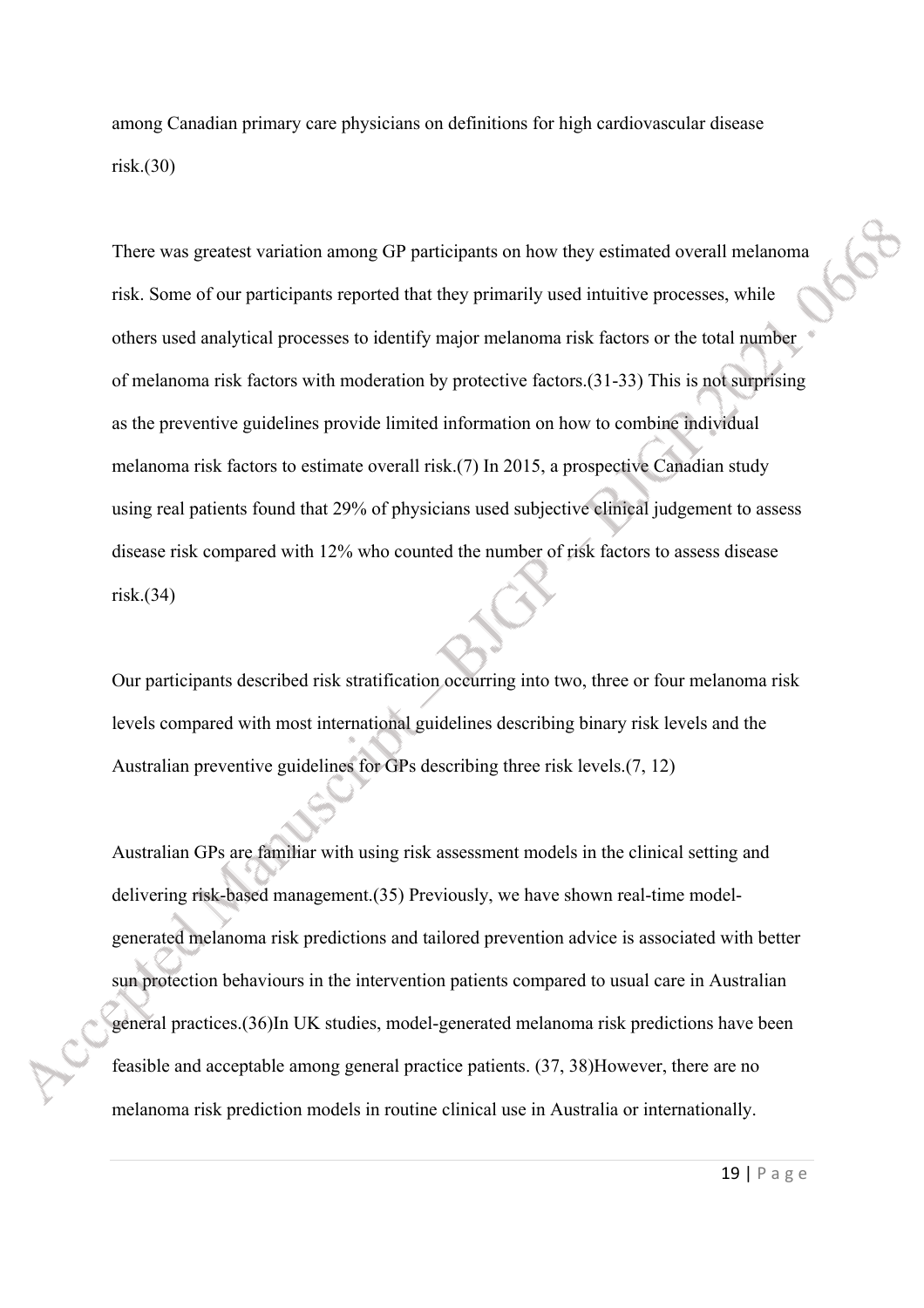Our GP participants, similar to physician participants in cardiovascular disease and other cancer studies, had preferences for a melanoma risk prediction model that can be integrated into electronic record systems,(39-42) is self-assessable,(43) presents risk estimates in both numerical and visual forms(39, 42, 44), pairs risk estimates with evidence-based management guidelines(39-41), and incorporates patient factors and motivates behavioural changes in patients(45, 46). Our GP participants also expressed potential barriers to the routine use of risk prediction models in primary care that is like previous findings regarding decision support aids for physicians. They expressed several possible shortcomings of risk prediction models on workflow including accessibility issues and documentation time (47-49), being less useful for more experienced doctors(50), and not significantly changing management recommendations (47).

#### **Strengths and limitations**

The strengths of this study include the recruitment of volunteer GPs from across Australia from respondents to a questionnaire on melanoma risk, and therefore, it is likely they have a higher interest in assessing and managing melanoma risk in their patients, including the various melanoma risk assessment methods. We used a grounded theory approach which allowed for the robust development of a possible explanatory model. The study had sufficient data to reach theoretical saturation.

Our study findings should be interpreted in the context of several potential limitations. Although we sampled for variation, GPs-in-training, GPs working in rural and remote areas, and overseas trained GPs were not well represented. Lastly, in some of the interviews the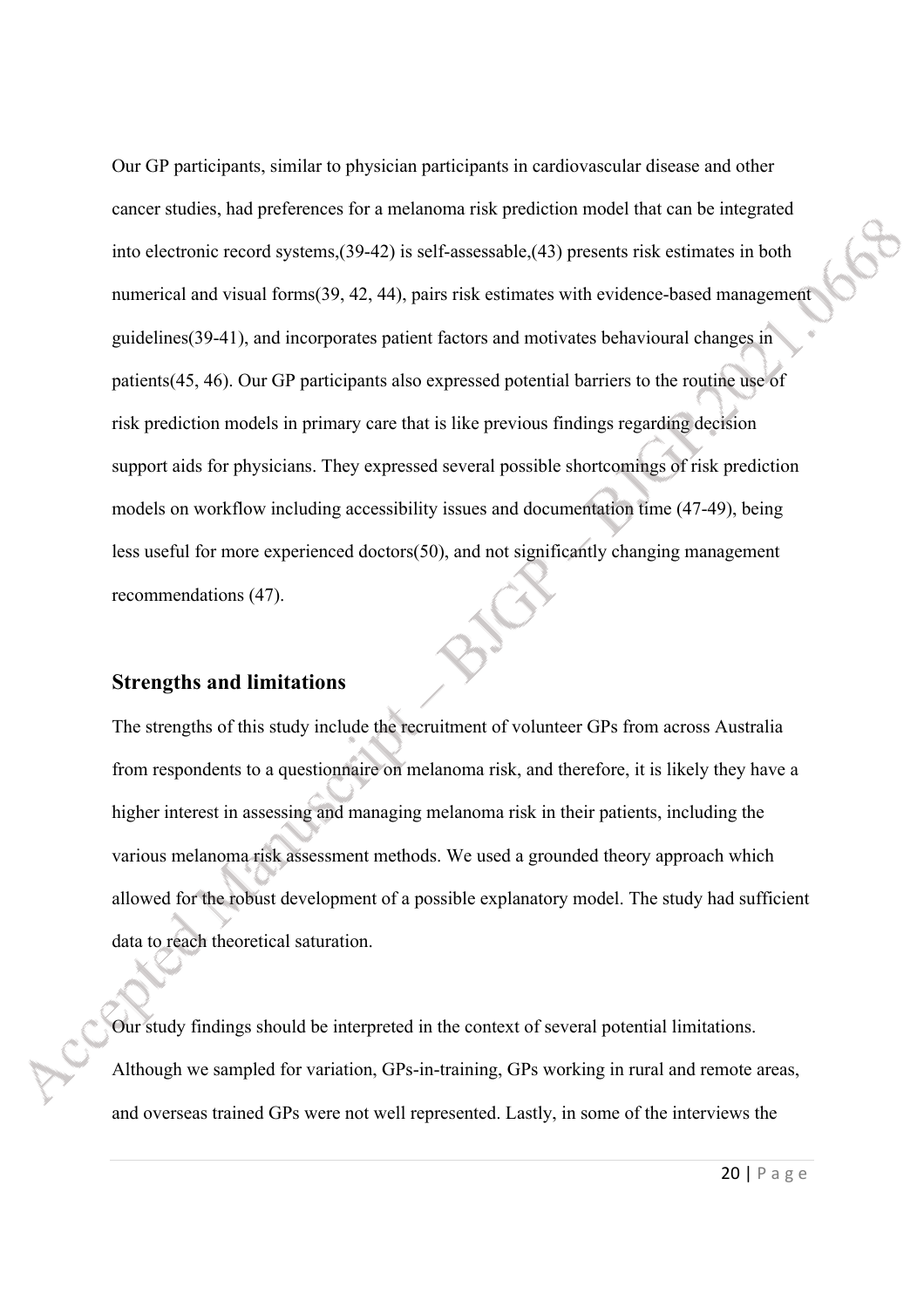participants were told that members of the research team had developed a melanoma risk prediction model. It is plausible that social desirability bias may have led to more favourable views to the role of a melanoma risk prediction model being shared than held by the participants; however, those participants who were not told also shared favourable views.

## **Implications for practice**

Accepted Manuscript

Our study indicates there is variation in how GPs assess and manage melanoma risk across five clinical process domains, with greatest variation among GP participants on how they estimated overall melanoma risk. Further interventions may be required to standardise these processes. If melanoma risk prediction models are to be successfully implemented within primary care, they will need to be sensitive to the host setting and the clinical workflow within it.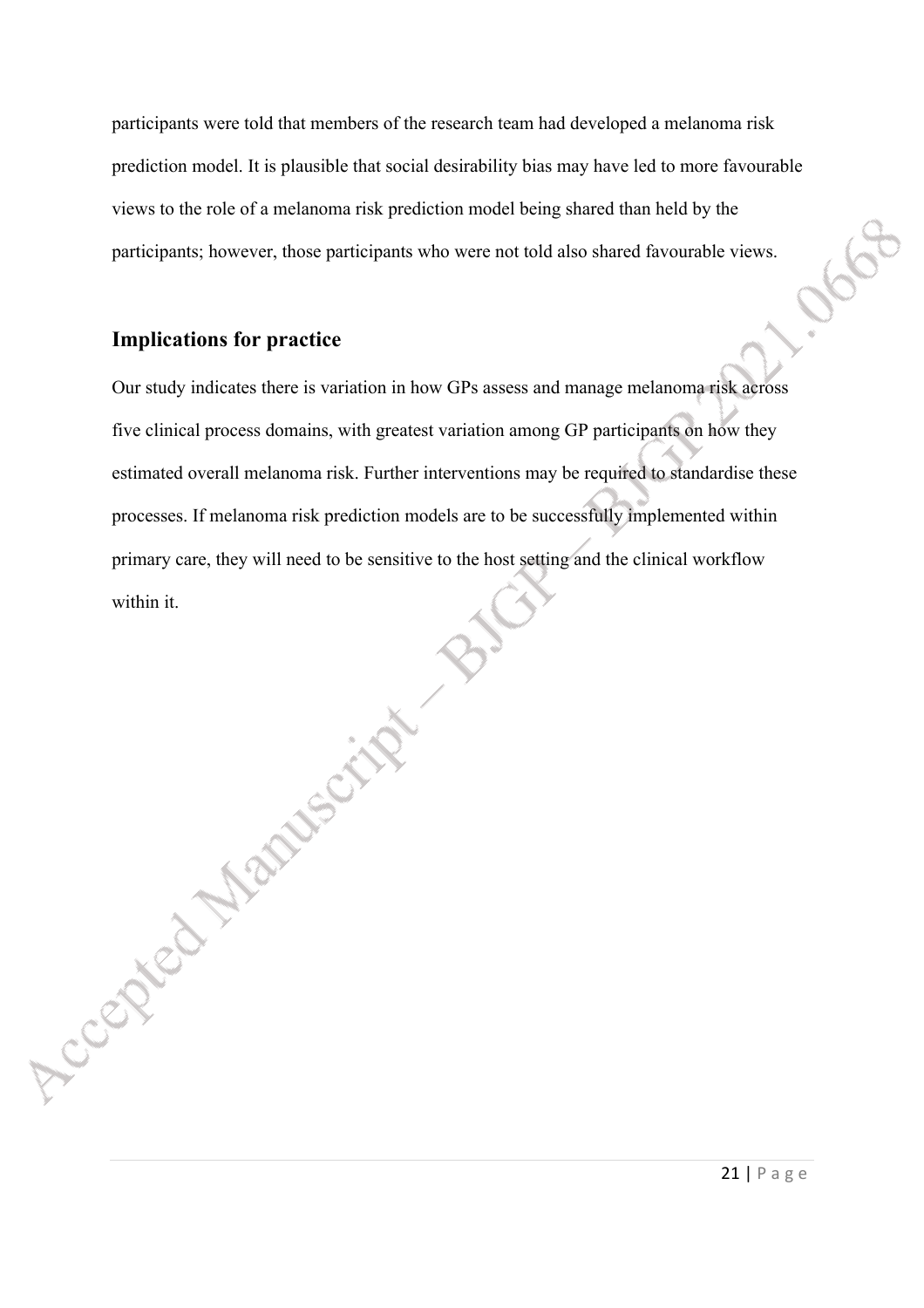## **Funding**

The researchers gratefully acknowledge the Royal Australian College of General

Practitioners (RACGP) Foundation for their support of this project. The RACGP had no role<br>in study design, data collection and analysis, decision to publish, or preparation of the<br>manuscript. in study design, data collection and analysis, decision to publish, or preparation of the manuscript.

## **Ethical approval**

The study was approved by the University of New South Wales Human Research Ethics

Committee (HC190104)

## **Competing interests**

The authors declare no competing of interests.

## **Acknowledgements**

Our deepest thanks to the general practitioners from GP Down Under for their participation.

## **Contributor statement**

Concept and design: Vuong, McGeehan, Anandasivam, Tracy, Hall, Knight, and Tam Acquisition, analysis, or interpretation of data: Anandasivam, Tam, Vuong, and Knight Drafting of the manuscript: Anandasivam, Vuong, Tam

Critical revision of the manuscript for important intellectual content: Anandasivam, Tam,

McGeechan, Price, McLean, Tracy, Hall, Knight, and Vuong.

Obtained funding: Vuong, Tam, Anandasivam, Hall, Knight

Supervision: Vuong, Tam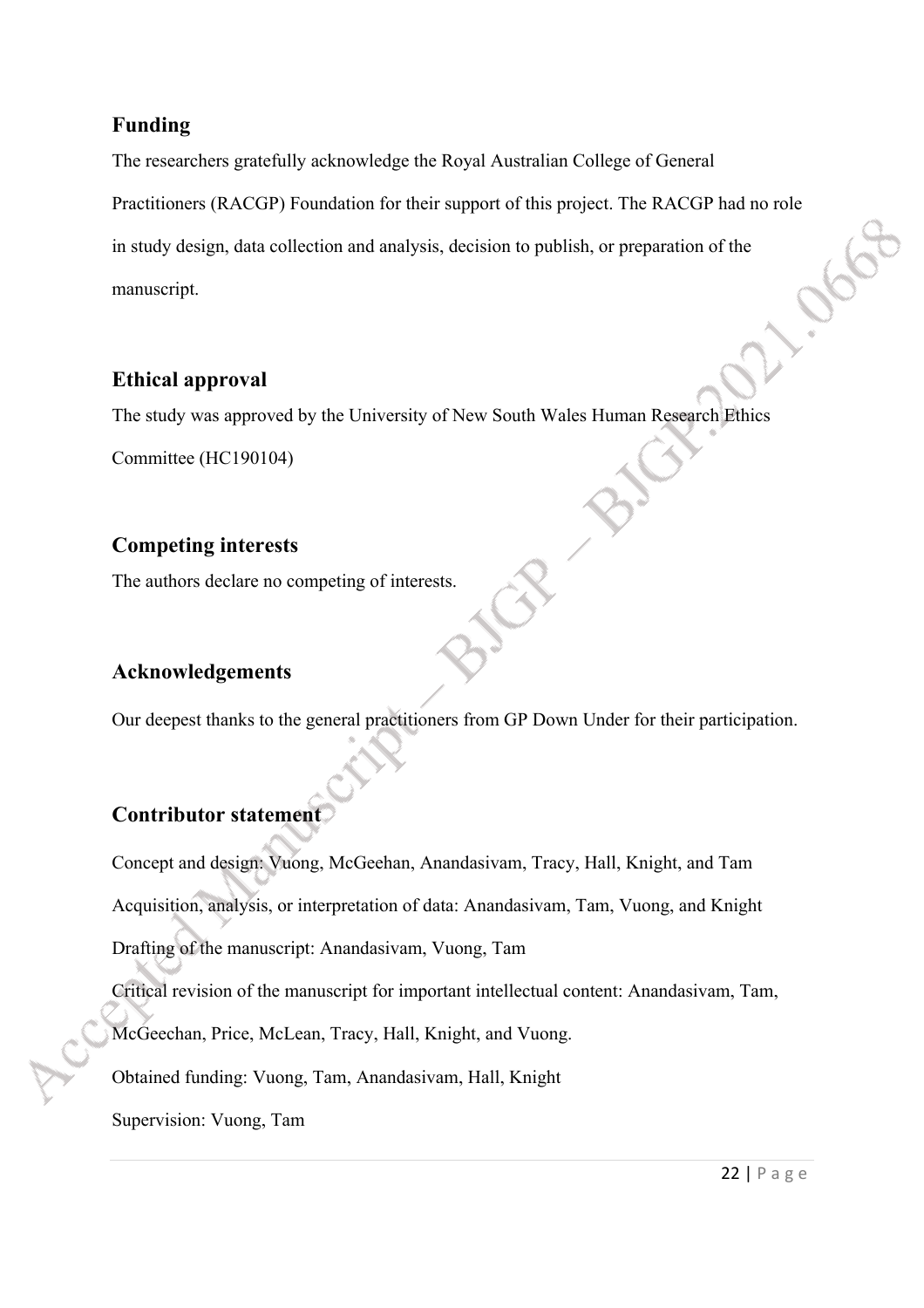## **References**

1. Whiteman DC, Green AC, Olsen CM. The Growing Burden of Invasive Melanoma: Projections of Incidence Rates and Numbers of New Cases in Six Susceptible Populations through 2031. J Invest Dermatol. 2016;136(6):1161-71.

2. Montague M, Borland R, Sinclair C. Slip! Slop! Slap! And SunSmart, 1980-2000: Skin Cancer Control and 20 years of population-based campaigning. Health Educ Behav. 2001(28):290-305.

3. Sinclair C, Foley P. Skin cancer prevention in Australia. Br J Dermatol. 2009(161):116- 23.

4. Johansson M, Brodersen J, Gøtzsche PC, Jørgensen KJ. Screening for reducing morbidity and mortality in malignant melanoma. Cochrane Database Syst Rev. 2019(6).

5. Kaiser M, Schiller J, Schreckenberger C. The effectiveness of a population-based skin cancer screening program: evidence from Germany. Eur J Health Econ. 2018;19(3):355-67. 6. Whiteman D. Predicting melanoma risk: theory, practice and future challenges.

Melanoma Manag. 2014;1(2):105-14.

7. Watts CG, Dieng M, Morton RL, et al. Clinical practice guidelines for identification, screening and follow-up of individuals at high risk of primary cutaneous melanoma: a systematic review. Br J Dermatol. 2015;172(1):33-47.

8. Wojcik KY, Escobedo LA, Miller KA, et al. Conflicts and contradictions in current skin cancer screening guidelines. Curr Dermatol Rep. 2017;6(4):316-24.

9. Watts CG, Madronio CM, Morton RL, et al. Diagnosis and clinical management of melanoma patients at higher risk of a new primary melanoma: A population-based study in New South Wales, Australia. Australas J Dermatol. 2017;58(4):278-85.

10. Weinstock MA. Early Detection of Melanoma. JAMA. 2000;284(7):886.

11. Bray F, Ferlay J, Soerjomataram I, et al. Global cancer statistics 2018: GLOBOCAN estimates of incidence and mortality worldwide for 36 cancers in 185 countries. CA Cancer J Clin. 2018;68(6):394-424.

12. RACGP. Guidelines for preventive activities in general practice. East Melbourne, Victoria: The Royal Australian College of General Practitioners; 2016.

13. Usher-Smith JA, Emery J, Kassianos AP, Walter FM. Risk Prediction Models for Melanoma: A Systematic Review. Cancer Epidemiol Biomarkers Prev. 2014;23(8):1450. 14. Vuong K, McGeechan K, Armstrong BK, Cust AE. Risk prediction models for incident

primary cutaneous melanoma: a systematic review. JAMA Dermatol. 2014;150(4):434-44. 15. Kaiser I, Pfahlberg AB, Uter W, et al. Risk Prediction Models for Melanoma: A Systematic Review on the Heterogeneity in Model Development and Validation. Int J Environ Res Public Health. 2020;17(21):7919.

16. Marsden JR, Newton-Bishop JA, Burrows L, et al. Revised UK guidelines for the management of cutaneous melanoma 2010. J Plast Reconstr Aesthet Surg. 2010;63(9):1401- 19.

17. Johnson MM, Leachman SA, Aspinwall LG, et al. Skin cancer screening: recommendations for data-driven screening guidelines and a review of the US Preventive Services Task Force controversy. Melanoma Manag. 2017;4(1):13-37.

18. Gordon LG, Rowell D. Health system costs of skin cancer and cost-effectiveness of skin cancer prevention and screening: a systematic review. Eur J Cancer Prev. 2015;24(2):141-9.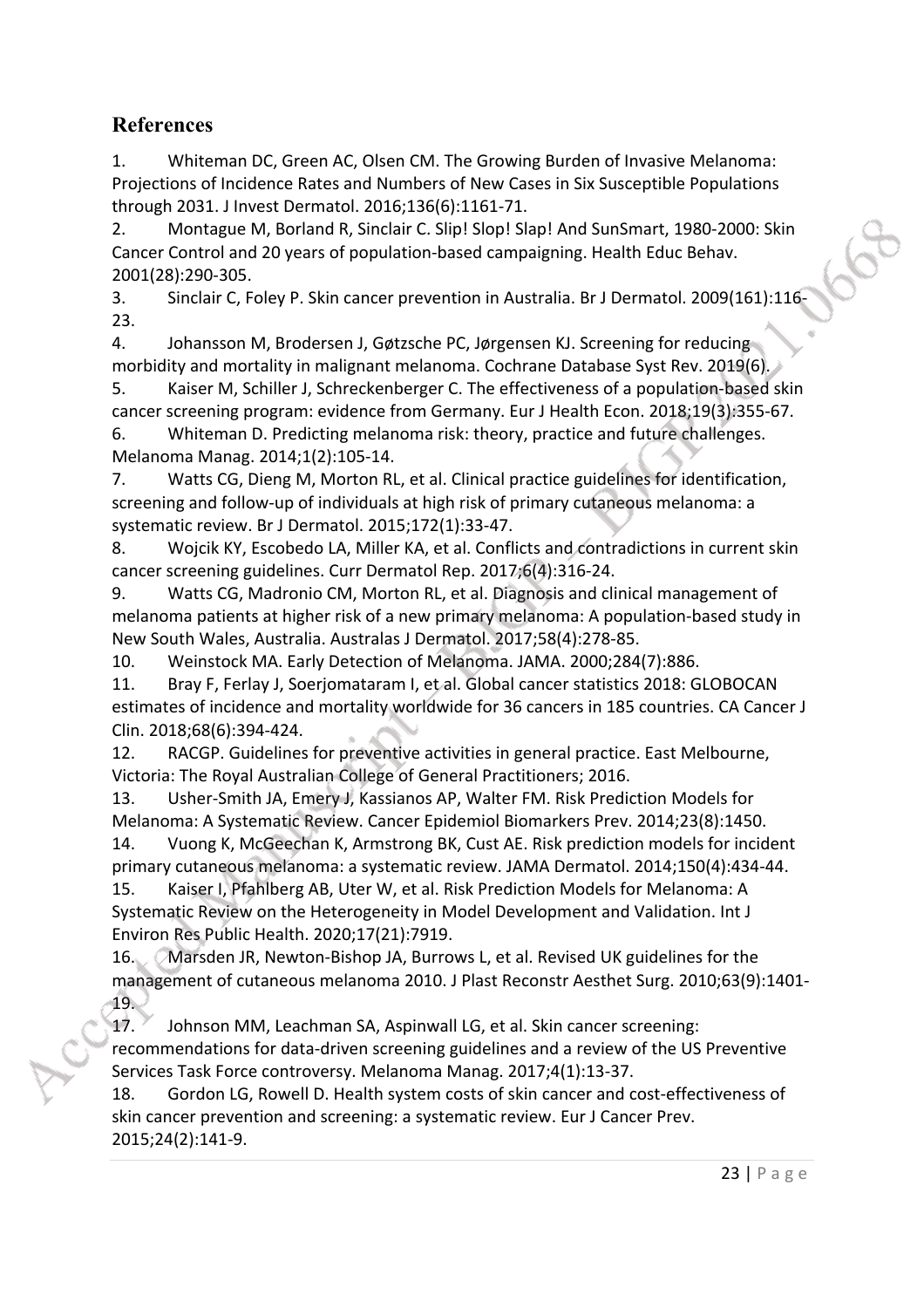19. Corbin J, Strauss A. Basics of Qualitative Research. 4th ed: SAGE Publications; 2015.

20. Mills J, Bonner A, Francis K. The Development of Constructivist Grounded Theory. Int J Qual Methods. 2006;5(1):25-35.

21. Tong A, Sainsbury P, Craig J. Consolidated criteria for reporting qualitative research (COREQ): a 32-item checklist for interviews and focus groups. Int J Qual Health Care. 2007;19(6):349-57.

22. Health AIo, Welfare. Cancer data in Australia. Canberra: AIHW; 2020.

23. Australian Bureau of Statistics. Patient Experiences in Australia: Summary of Findings, 2019-20. Australian Bureau of Statistics Canberra; 2020.

24. Medical Board of Australia. List of specialties, fields of specialty practice and related specialist titles 2018.

25. Price K. GPs Down Under: who are we and what do we do? MJA InSight [Internet]. 2018 [cited 2018 2018/2/16]; (2). Available from:

[https://www.doctorportal.com.au/mjainsight/2018/2/gps-down-under-who-are-we-and](https://www.doctorportal.com.au/mjainsight/2018/2/gps-down-under-who-are-we-and-what-do-we-do/)[what-do-we-do/](https://www.doctorportal.com.au/mjainsight/2018/2/gps-down-under-who-are-we-and-what-do-we-do/).

26. DeJonckheere M, Vaughn LM. Semistructured interviewing in primary care research: a balance of relationship and rigour. Fam Med Community Health. 2019;7(2):e000057.

27. Research methods in health : foundations for evidence-based practice / edited by Pranee Liamputtong. Liamputtong P, editor. South Melbourne, Victoria: Oxford University Press; 2017.

28. Low J. A Pragmatic Definition of the Concept of Theoretical Saturation. Sociol Focus. 2019;52(2):131-9.

29. Javanparast S, Maddern J, Baum F, et al. Change management in an environment of ongoing primary health care system reform: A case study of Australian primary health care services. Int J Health Plann Manage. 2018;33(1):e76-e88.

30. Gupta M, Singh N, Tsigoulis M, et al. Perceptions of Canadian primary care physicians towards cardiovascular risk assessment and lipid management. Can J Cardiol. 2012;28(1):14- 9.

31. Evans JSBT. Dual-process theories of reasoning: Contemporary issues and developmental applications. Dev Rev. 2011;31(2):86-102.

32. Kahneman D. Thinking, fast and slow. New York, NY, US: Farrar, Straus and Giroux; 2011. 499- p.

33. Cervellin G, Borghi L, Lippi G. Do clinicians decide relying primarily on Bayesians principles or on Gestalt perception? Some pearls and pitfalls of Gestalt perception in medicine. Intern Emerg Med. 2014;9(5):513-9.

34. Law TK, Yan AT, Gupta A, et al. Primary prevention of cardiovascular disease: global cardiovascular risk assessment and management in clinical practice. Eur Heart J Qual Care Clin Outcomes. 2015;1(1):31-6.

35. Heart Foundation. Heart Health Check. In: Heart Foundation, editor. [https://wwwheartfoundationorgau/getmedia/12c3a44e-e304-4ebe-8796-](https://wwwheartfoundationorgau/getmedia/12c3a44e-e304-4ebe-8796-1f8b1ce9d73d/200406_MBS-Factsheet-D2pdf) [1f8b1ce9d73d/200406\\_MBS-Factsheet-D2pdf.](https://wwwheartfoundationorgau/getmedia/12c3a44e-e304-4ebe-8796-1f8b1ce9d73d/200406_MBS-Factsheet-D2pdf)

[https://www.heartfoundation.org.au/getmedia/12c3a44e-e304-4ebe-8796-](https://www.heartfoundation.org.au/getmedia/12c3a44e-e304-4ebe-8796-1f8b1ce9d73d/200406_MBS-Factsheet-D2.pdf2019) [1f8b1ce9d73d/200406\\_MBS-Factsheet-D2.pdf2019](https://www.heartfoundation.org.au/getmedia/12c3a44e-e304-4ebe-8796-1f8b1ce9d73d/200406_MBS-Factsheet-D2.pdf2019).

36. Vuong K, Armstrong BK, McGeechan K, Cust AE. Personalized melanoma risk assessments and tailored prevention advice: a pragmatic randomized controlled trial in Australian general practice. Fam Pract. 2018.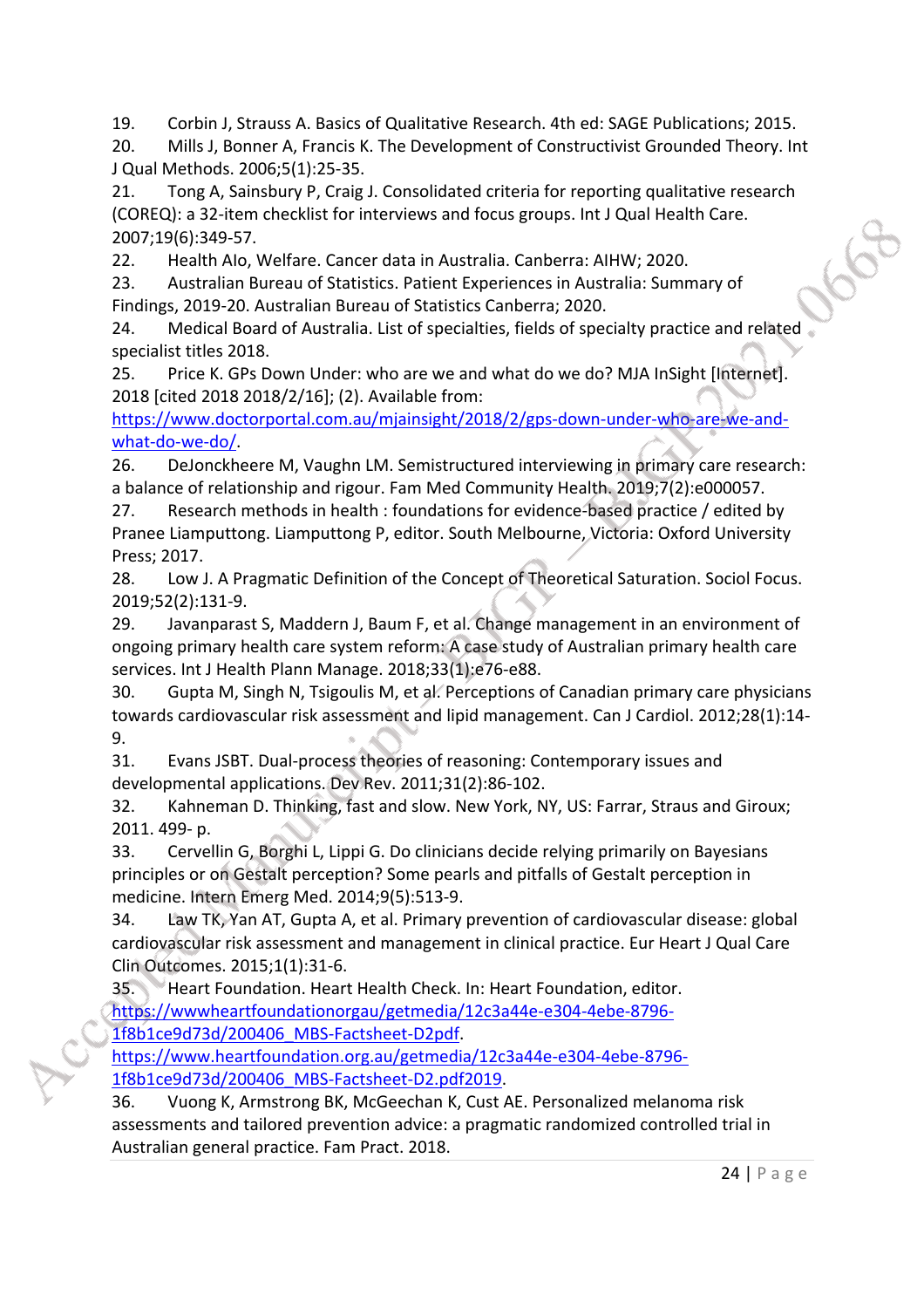37. Jackson A, Wilkinson C, Ranger M, et al. Can primary prevention or selective screening for melanoma be more precisely targeted through general practice? A prospective study to validate a self administered risk score. British Medical Journal. 1998;316:34-9.

38. Usher-Smith JA, Kassianos AP, Emery JD, et al. Identifying people at higher risk of melanoma across the U.K.: a primary-care-based electronic survey. Br J Dermatol. 2017;176(4):939-48.

39. Schroy PC, 3rd, Caron SE, Sherman BJ, et al. Risk assessment and clinical decision making for colorectal cancer screening. Health Expect. 2015;18(5):1327-38.

40. Brown B, Cheraghi-Sohi S, Jaki T, et al. Understanding clinical prediction models as 'innovations': a mixed methods study in UK family practice. BMC Med Inform Decis Mak. 2016;16(1):106.

41. Plüddemann A, Wallace E, Bankhead C, et al. Clinical prediction rules in practice: review of clinical guidelines and survey of GPs. Br J Gen Pract. 2014;64(621):e233.

42. Muller-Riemenschneider F, Holmberg C, Rieckmann N, et al. Barriers to routine riskscore use for healthy primary care patients: survey and qualitative study. Arch Intern Med. 2010;170(8):719-24.

43. Wan Q, Harris MF, Zwar N, Vagholkar S. Sharing risk management: an implementation model for cardiovascular absolute risk assessment and management in Australian general practice. Int J Clin Pract. 2008;62(6):905-11.

44. Hill S, Spink J, Cadilhac D, et al. Absolute risk representation in cardiovascular disease prevention: comprehension and preferences of health care consumers and general practitioners involved in a focus group study. BMC Public Health. 2010;10:108.

45. Ju I, Banks E, Calabria B, et al. General practitioners' perspectives on the prevention of cardiovascular disease: systematic review and thematic synthesis of qualitative studies. BMJ Open. 2018;8(11):e021137.

46. Schroy PC, 3rd, Emmons KM, Peters E, et al. Aid-assisted decision making and colorectal cancer screening: a randomized controlled trial. Am J Prev Med. 2012;43(6):573- 83.

47. Wu RR, Orlando LA, Himmel TL, et al. Patient and primary care provider experience using a family health history collection, risk stratification, and clinical decision support tool: a type 2 hybrid controlled implementation-effectiveness trial. BMC Fam Pract. 2013;14(1):111.

48. Tuzzio L, O'Meara ES, Holden E, et al. Barriers to Implementing Cardiovascular Risk Calculation in Primary Care: Alignment With the Consolidated Framework for Implementation Research. Am J Prev Med. 2021;60(2):250-7.

49. Harry ML, Truitt AR, Saman DM, et al. Barriers and facilitators to implementing cancer prevention clinical decision support in primary care: a qualitative study. BMC Health Serv Res. 2019;19(1):534.

50. Greaves K, Smith A, Agostino J, et al. Cross-sectional survey describing general practitioners' absolute cardiovascular disease risk assessment practices and their relationship to knowledge, attitudes and beliefs about cardiovascular disease risk in Queensland, Australia. BMJ Open. 2020;10(8):e033859.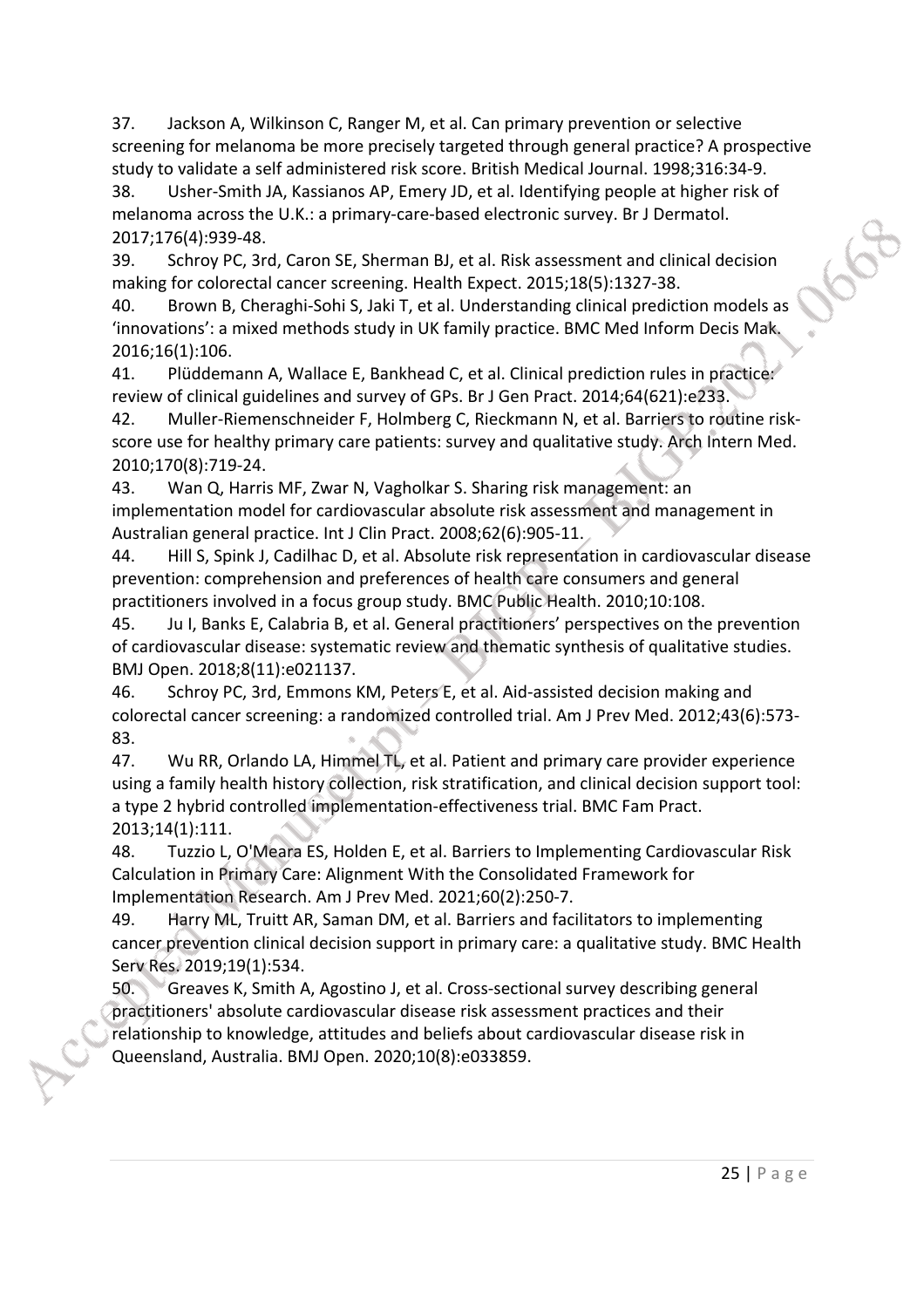## **Table 1. Participant characteristics**

|                                                                                                                       | 21/02/1         |             |            |                                      |                                 |                                        |                                                 |                               |                                                                |                                                      |
|-----------------------------------------------------------------------------------------------------------------------|-----------------|-------------|------------|--------------------------------------|---------------------------------|----------------------------------------|-------------------------------------------------|-------------------------------|----------------------------------------------------------------|------------------------------------------------------|
| <b>Table 1. Participant characteristics</b>                                                                           |                 |             |            |                                      |                                 |                                        |                                                 |                               |                                                                |                                                      |
| Table 1. Participant characteristics                                                                                  |                 |             |            |                                      |                                 |                                        |                                                 |                               |                                                                |                                                      |
| Participant<br>number                                                                                                 | Age             | Sex         | State*     | <b>Principal location</b><br>of work | Registration<br>status          | Years worked<br>in general<br>practice | Number of<br>half-day clinical<br>work per week | Work in skin<br>cancer clinic | Country where primary<br>medical qualification<br>was attained | Attainment of<br>post-graduate<br>skin qualification |
| $\mathbf{1}$                                                                                                          | 32              | M           | <b>VIC</b> | Metropolitan                         | Specialist general practitioner | 5                                      | 10                                              | Yes                           | Australia                                                      | Yes, master's level                                  |
| $\overline{2}$                                                                                                        | 38              | M           | <b>VIC</b> | Metropolitan                         | Specialist general practitioner | 3                                      | 6                                               | No                            | Australia                                                      | None                                                 |
| 3                                                                                                                     | 57              | M           | QLD        | Metropolitan                         | Specialist general practitioner | 32                                     | 6                                               | No                            | Australia                                                      | None                                                 |
| 4                                                                                                                     | 54              | M           | QLD        | Regional town                        | Specialist general practitioner | 25                                     | 9                                               | No                            | Australia                                                      | None                                                 |
| 5                                                                                                                     | 57              | F.          | <b>NSW</b> | Metropolitan                         | Specialist general practitioner | 30                                     | 6                                               | No                            | Australia                                                      | None                                                 |
| 6                                                                                                                     | 34              | F.          | <b>WA</b>  | Metropolitan                         | Specialist general practitioner | 5                                      | $\overline{4}$                                  | Yes                           | Australia                                                      | None                                                 |
| $\overline{7}$                                                                                                        | 33              | F.          | <b>VIC</b> | Metropolitan                         | Specialist general practitioner | 5                                      | 8                                               | No                            | Australia                                                      | None                                                 |
| 8                                                                                                                     | 33              | M           | WA         | Metropolitan                         | Specialist general practitioner | 5                                      | $\overline{2}$                                  | No                            | Australia                                                      | None                                                 |
| 9                                                                                                                     | 61              | F.          | <b>VIC</b> | Metropolitan                         | Specialist general practitioner | 35                                     | 9                                               | No                            | Australia                                                      | None                                                 |
| 10                                                                                                                    | 52              | F.          | <b>WA</b>  | Remote community                     | Specialist general practitioner | 26                                     | 4                                               | No                            | Australia                                                      | None                                                 |
| 11                                                                                                                    | 56              | M           | <b>VIC</b> | Metropolitan                         | Specialist general practitioner | 29                                     | 10                                              | No                            | Australia                                                      | None                                                 |
| 12                                                                                                                    | 41              | M           | <b>NSW</b> | Metropolitan                         | Specialist general practitioner | 10                                     | 9                                               | No                            | Australia                                                      | None                                                 |
| 13                                                                                                                    | 40              | $\mathsf F$ | <b>NSW</b> | Metropolitan                         | Specialist general practitioner | 14                                     | 5                                               | No                            | Australia                                                      | None                                                 |
| 14                                                                                                                    | 30              | $F^{\nu}$   | <b>NSW</b> | Metropolitan                         | Specialist general practitioner | 5                                      | 5                                               | No                            | Australia                                                      | Yes, certificate level                               |
| 15                                                                                                                    | 51              | F.          | <b>VIC</b> | Metropolitan                         | Specialist general practitioner | 19                                     | 8                                               | No                            | Australia                                                      | Yes, master's level                                  |
| 16                                                                                                                    | 35 <sup>2</sup> | F.          | QLD        | Metropolitan                         | Specialist general practitioner | $\overline{2}$                         | $\overline{7}$                                  | No                            | New Zealand                                                    | Yes, certificate level                               |
| 17                                                                                                                    | 66              | M           | <b>NSW</b> | Metropolitan                         | Specialist general practitioner | 37                                     | 8                                               | No                            | Australia                                                      | Yes, certificate level                               |
| 18                                                                                                                    | 35              | M           | <b>ACT</b> | Metropolitan                         | Trainee                         | 3                                      | 9                                               | No                            | Australia                                                      | None                                                 |
| 19                                                                                                                    | 56              | M           | QLD        | Metropolitan                         | Specialist general practitioner | 25                                     | 8                                               | No                            | United Kingdom                                                 | None                                                 |
| 20                                                                                                                    | 26              | F.          | <b>NSW</b> | Metropolitan                         | <b>Trainee</b>                  | 1                                      | 10                                              | No                            | Australia                                                      | None                                                 |
| * VIC = Victoria, QLD = Queensland, NSW = New South Wales, WA = Western Australia, ACT = Australian Capital Territory |                 |             |            |                                      |                                 |                                        |                                                 |                               |                                                                |                                                      |